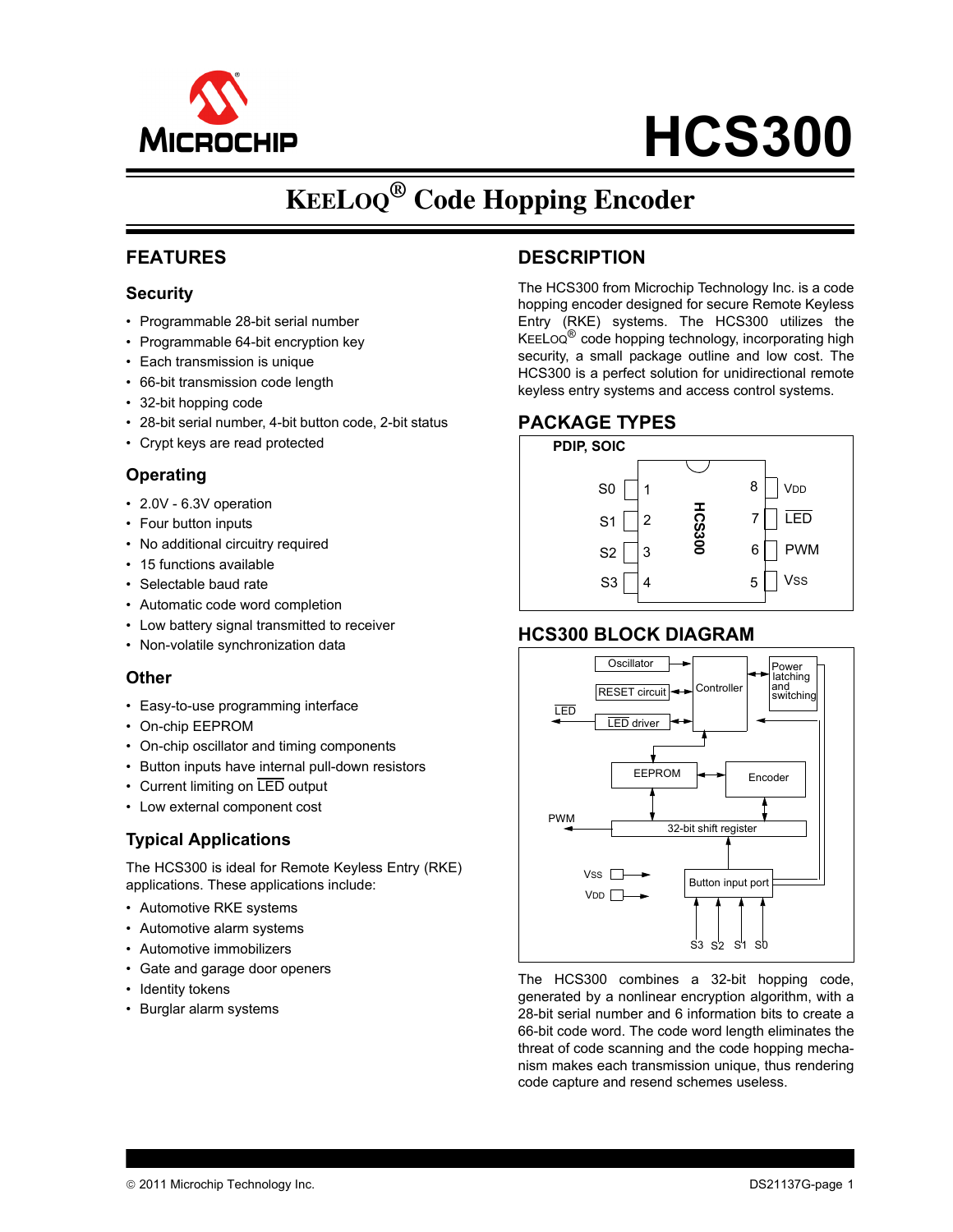The crypt key, serial number and configuration data are stored in an EEPROM array which is not accessible via any external connection. The EEPROM data is programmable but read-protected. The data can be verified only after an automatic erase and programming operation. This protects against attempts to gain access to keys or manipulate synchronization values. The HCS300 provides an easy-to-use serial interface for programming the necessary keys, system parameters and configuration data.

### **1.0 SYSTEM OVERVIEW**

#### **Key Terms**

The following is a list of key terms used throughout this [data sheet](https://www.application-datasheet.com/). For additional information on KEELOQ and Code Hopping, refer to Technical Brief 3 (TB003).

- **RKE** Remote Keyless Entry
- **Button Status** Indicates what button input(s) activated the transmission. Encompasses the 4 button status bits S3, S2, S1 and S0 ([Figure 4-2\)](#page-7-0).
- **Code Hopping** A method by which a code, viewed externally to the system, appears to change unpredictably each time it is transmitted.
- **Code word** A block of data that is repeatedly transmitted upon button activation [\(Figure 4-1](#page-7-0)).
- **Transmission** A data stream consisting of repeating code words [\(Figure 9-1](#page-21-0)).
- **Crypt key** A unique and secret 64-bit number used to encrypt and decrypt data. In a symmetrical block cipher such as the KEELOQ algorithm, the encryption and decryption keys are equal and will therefore be referred to generally as the crypt key.
- **Encoder** A device that generates and encodes data.
- **Encryption Algorithm** A recipe whereby data is scrambled using a crypt key. The data can only be interpreted by the respective decryption algorithm using the same crypt key.
- **Decoder** A device that decodes data received from an encoder.
- **Decryption algorithm** A recipe whereby data scrambled by an encryption algorithm can be unscrambled using the same crypt key.
- **Learn** Learning involves the receiver calculating the transmitter's appropriate crypt key, decrypting the received hopping code and storing the serial number, synchronization counter value and crypt key in EEPROM. The KEELOQ product family facilitates several learning strategies to be implemented on the decoder. The following are examples of what can be done.
	- **Simple Learning**

The receiver uses a fixed crypt key, common to all components of all systems by the same manufacturer, to decrypt the received code word's encrypted portion.

- **Normal Learning**

The receiver uses information transmitted during normal operation to derive the crypt key and decrypt the received code word's encrypted portion.

- **Secure Learn**

The transmitter is activated through a special button combination to transmit a stored 60-bit seed value used to generate the transmitter's crypt key. The receiver uses this seed value to derive the same crypt key and decrypt the received code word's encrypted portion.

• **Manufacturer's code** – A unique and secret 64 bit number used to generate unique encoder crypt keys. Each encoder is programmed with a crypt key that is a function of the manufacturer's code. Each decoder is programmed with the manufacturer code itself.

The HCS300 code hopping encoder is designed specifically for keyless entry systems; primarily vehicles and home garage door openers. The encoder portion of a keyless entry system is integrated into a transmitter, carried by the user and operated to gain access to a vehicle or restricted area. The HCS300 is meant to be a cost-effective yet secure solution to such systems, requiring very few external components [\(Figure 2-1](#page-4-0)).

Most low-end keyless entry transmitters are given a fixed identification code that is transmitted every time a button is pushed. The number of unique identification codes in a low-end system is usually a relatively small number. These shortcomings provide an opportunity for a sophisticated thief to create a device that 'grabs' a transmission and retransmits it later, or a device that quickly 'scans' all possible identification codes until the correct one is found.

The HCS300 on the other hand, employs the KEELOQ code hopping technology coupled with a transmission length of 66 bits to virtually eliminate the use of code 'grabbing' or code 'scanning'. The high security level of the HCS300 is based on the patented KEELOQ technology. A block cipher based on a block length of 32 bits and a key length of 64 bits is used. The algorithm obscures the information in such a way that even if the transmission information (before coding) differs by only one bit from that of the previous transmission, the next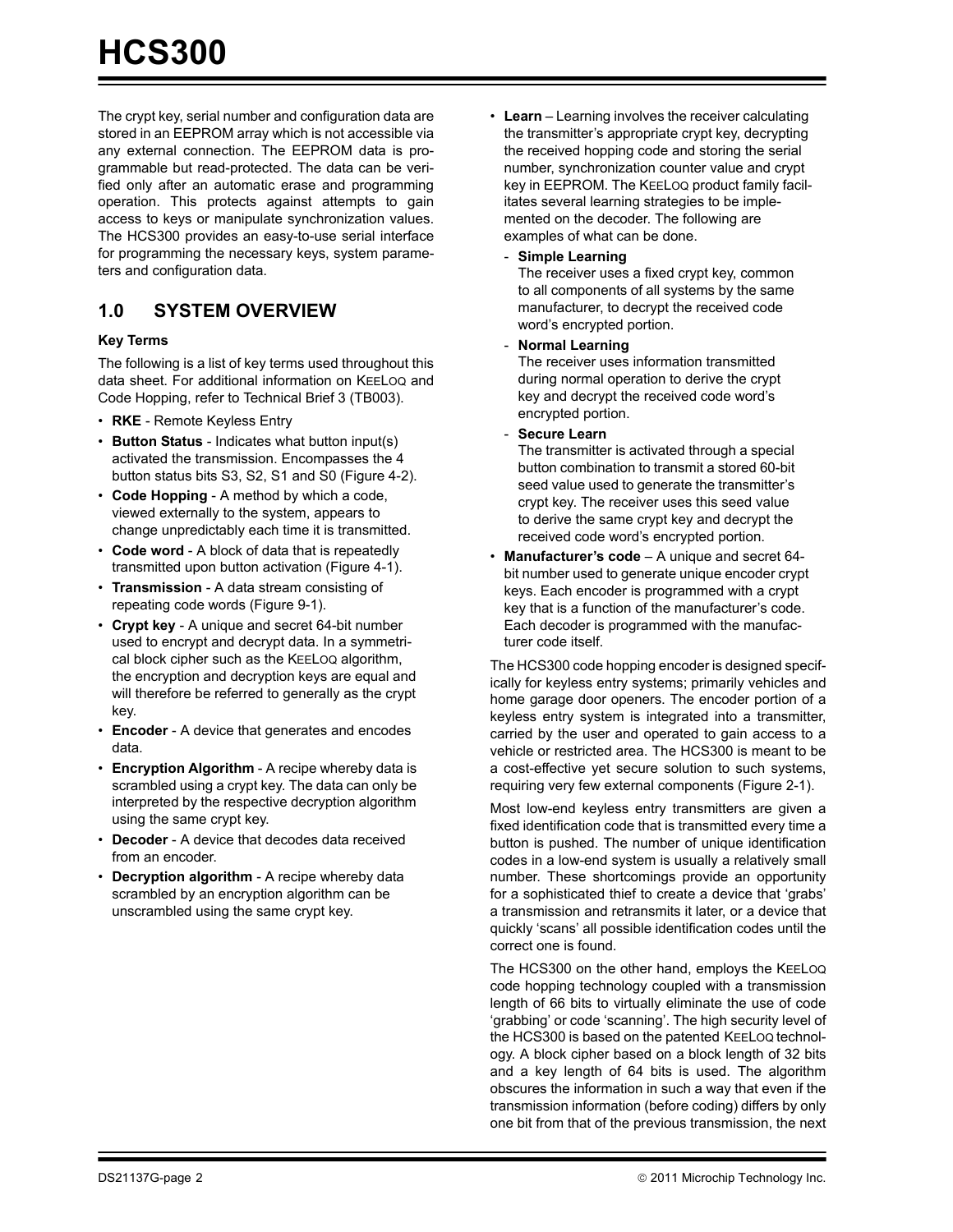coded transmission will be completely different. Statistically, if only one bit in the 32-bit string of information changes, greater than 50 percent of the coded transmission bits will change.

As indicated in the block diagram on page one, the HCS300 has a small EEPROM array which must be loaded with several parameters before use; most often programmed by the manufacturer at the time of production. The most important of these are:

- A 28-bit serial number, typically unique for every encoder
- A crypt key
- An initial 16-bit synchronization value
- A 16-bit configuration value

The crypt key generation typically inputs the transmitter serial number and 64-bit manufacturer's code into the key generation algorithm (Figure 1-1). The manufacturer's code is chosen by the system manufacturer and must be carefully controlled as it is a pivotal part of the overall system security.



**FIGURE 1-1: CREATION AND STORAGE OF CRYPT KEY DURING PRODUCTION**

The 16-bit synchronization counter is the basis behind the transmitted code word changing for each transmission; it increments each time a button is pressed. Due to the code hopping algorithm's complexity, each increment of the synchronization value results in greater than 50% of the bits changing in the transmitted code word.

[Figure 1-2](#page-3-0) shows how the key values in EEPROM are used in the encoder. Once the encoder detects a button press, it reads the button inputs and updates the synchronization counter. The synchronization counter and crypt key are input to the encryption algorithm and the output is 32 bits of encrypted information. This data will change with every button press, its value appearing externally to 'randomly hop around', hence it is referred to as the hopping portion of the code word. The 32-bit hopping code is combined with the button information and serial number to form the code word transmitted to the receiver. The code word format is explained in greater detail in [Section 4.0](#page-7-0).

A receiver may use any type of controller as a decoder, but it is typically a microcontroller with compatible firmware that allows the decoder to operate in conjunction with an HCS300 based transmitter. [Section 7.0](#page-13-0) provides detail on integrating the HCS300 into a system.

A transmitter must first be 'learned' by the receiver before its use is allowed in the system. Learning includes calculating the transmitter's appropriate crypt key, decrypting the received hopping code and storing the serial number, synchronization counter value and crypt key in EEPROM.

In normal operation, each received message of valid format is evaluated. The serial number is used to determine if it is from a learned transmitter. If from a learned transmitter, the message is decrypted and the synchronization counter is verified. Finally, the button status is checked to see what operation is requested. [Figure 1-3](#page-3-0) shows the relationship between some of the values stored by the receiver and the values received from the transmitter.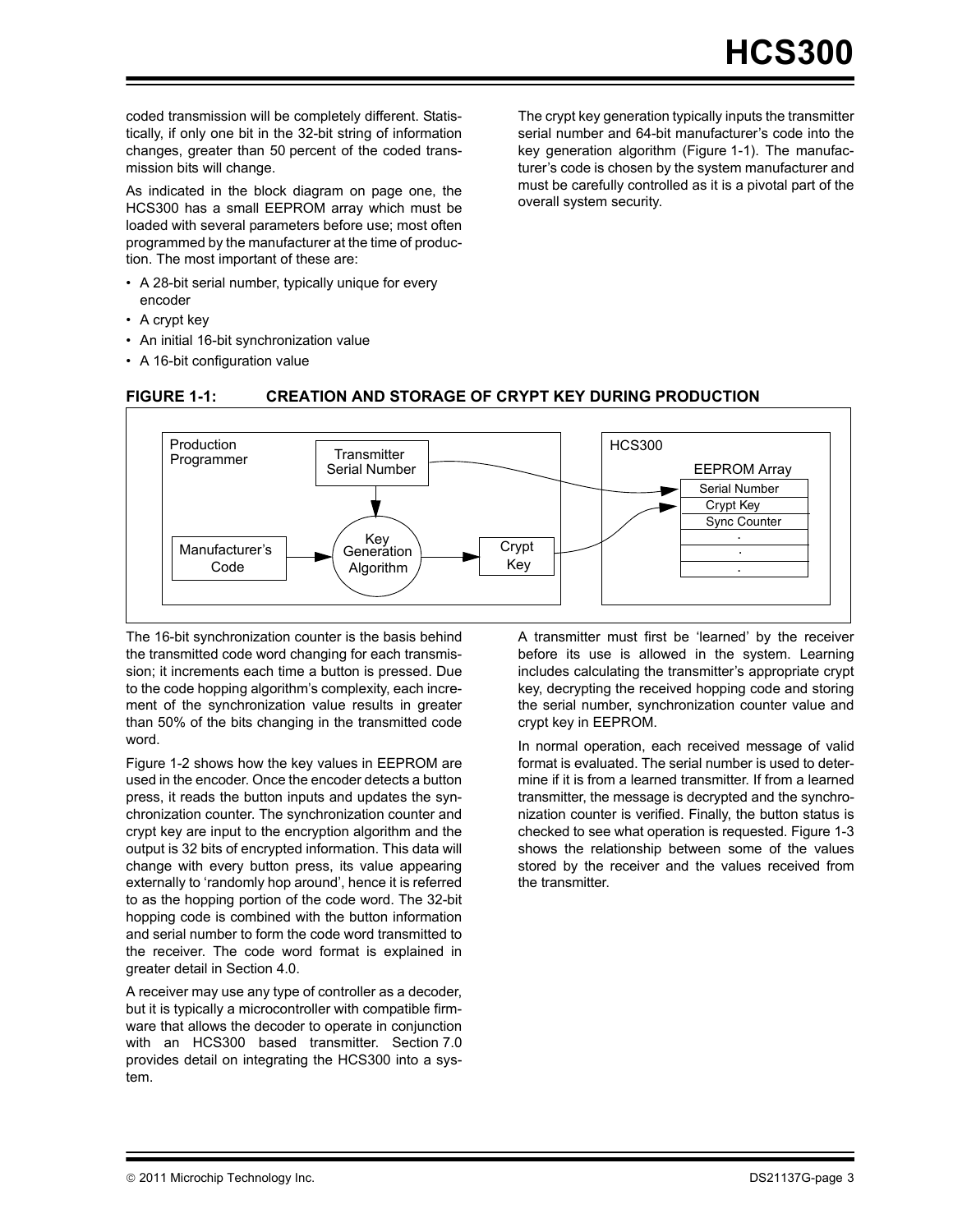#### <span id="page-3-0"></span>**FIGURE 1-2: BUILDING THE TRANSMITTED CODE WORD (ENCODER)**







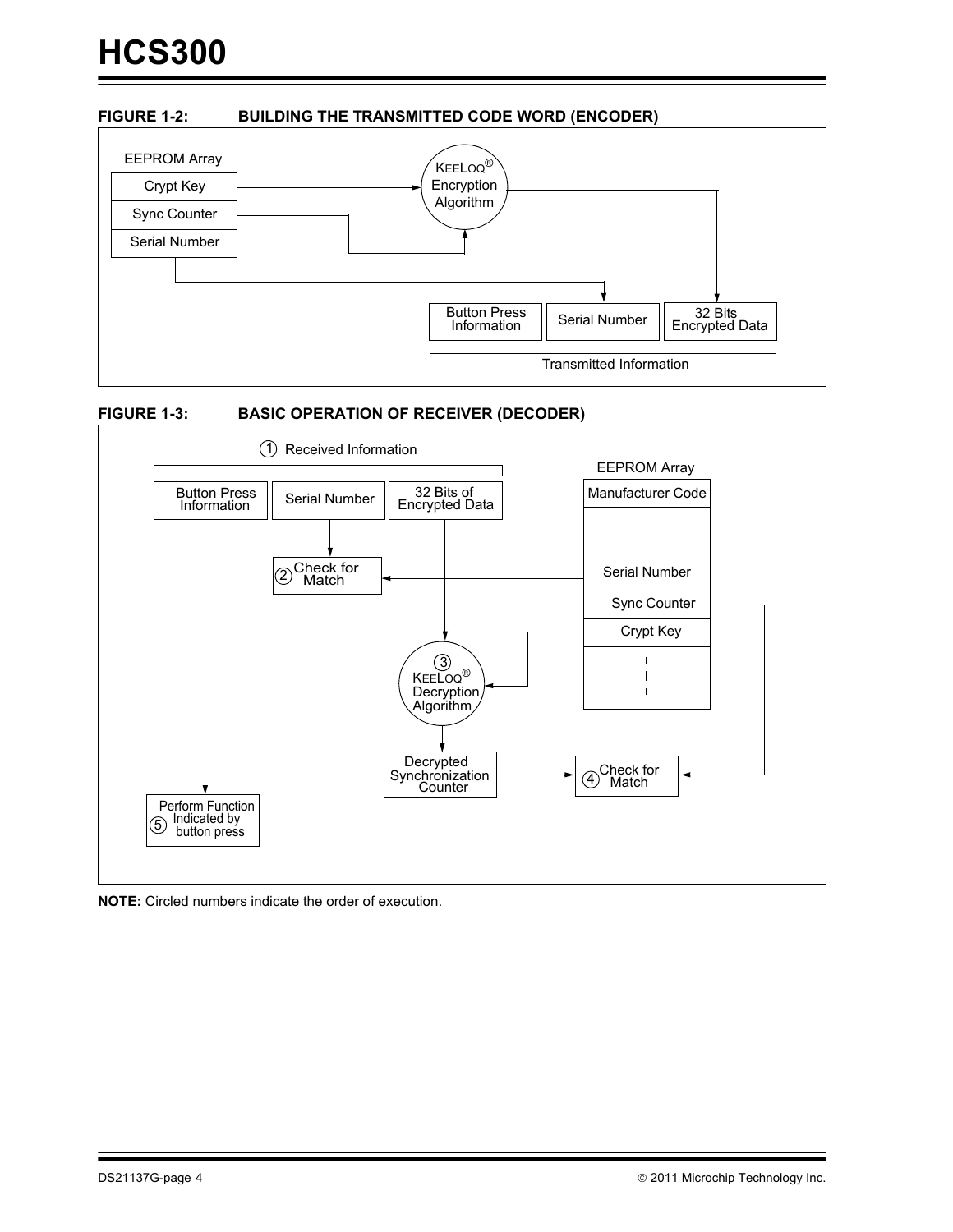#### <span id="page-4-0"></span>**2.0 ENCODER OPERATION**

As shown in the typical application circuits (Figure 2-1), the HCS300 is a simple device to use. It requires only the addition of buttons and RF circuitry for use as the transmitter in your security application. A description of each pin is given in Table 2-1.





#### **TABLE 2-1: PIN DESCRIPTIONS**

| Name           | Pin<br><b>Number</b> | <b>Description</b>                                                            |
|----------------|----------------------|-------------------------------------------------------------------------------|
| S <sub>0</sub> |                      | Switch input 0                                                                |
| S <sub>1</sub> | 2                    | Switch input 1                                                                |
| S <sub>2</sub> | 3                    | Switch input 2 / Clock pin when in<br>Programming mode                        |
| S3             | 4                    | Switch input 3                                                                |
| Vss            | 5                    | Ground reference                                                              |
| <b>PWM</b>     | 6                    | Pulse Width Modulation (PWM)<br>output pin / Data pin for<br>Programming mode |
| <b>LED</b>     | 7                    | Cathode connection for LED                                                    |
| Vdd            | 8                    | Positive supply voltage                                                       |

The HCS300 will wake-up upon detecting a button press and delay approximately 10 ms for button debounce (Figure 2-2). The synchronization counter, discrimination value and button information will be encrypted to form the hopping code. The hopping code portion will change every transmission, even if the same button is pushed again. A code word that has been transmitted will not repeat for more than 64K transmissions. This provides more than 18 years of use before a code is repeated; based on 10 operations per day. Overflow information sent from the encoder can be used to extend the number of unique transmissions to more than 192K.

If in the transmit process it is detected that a new button(s) has been pressed, a RESET will immediately occur and the current code word will not be completed. Please note that buttons removed will not have any effect on the code word unless no buttons remain pressed; in which case the code word will be completed and the power-down will occur.

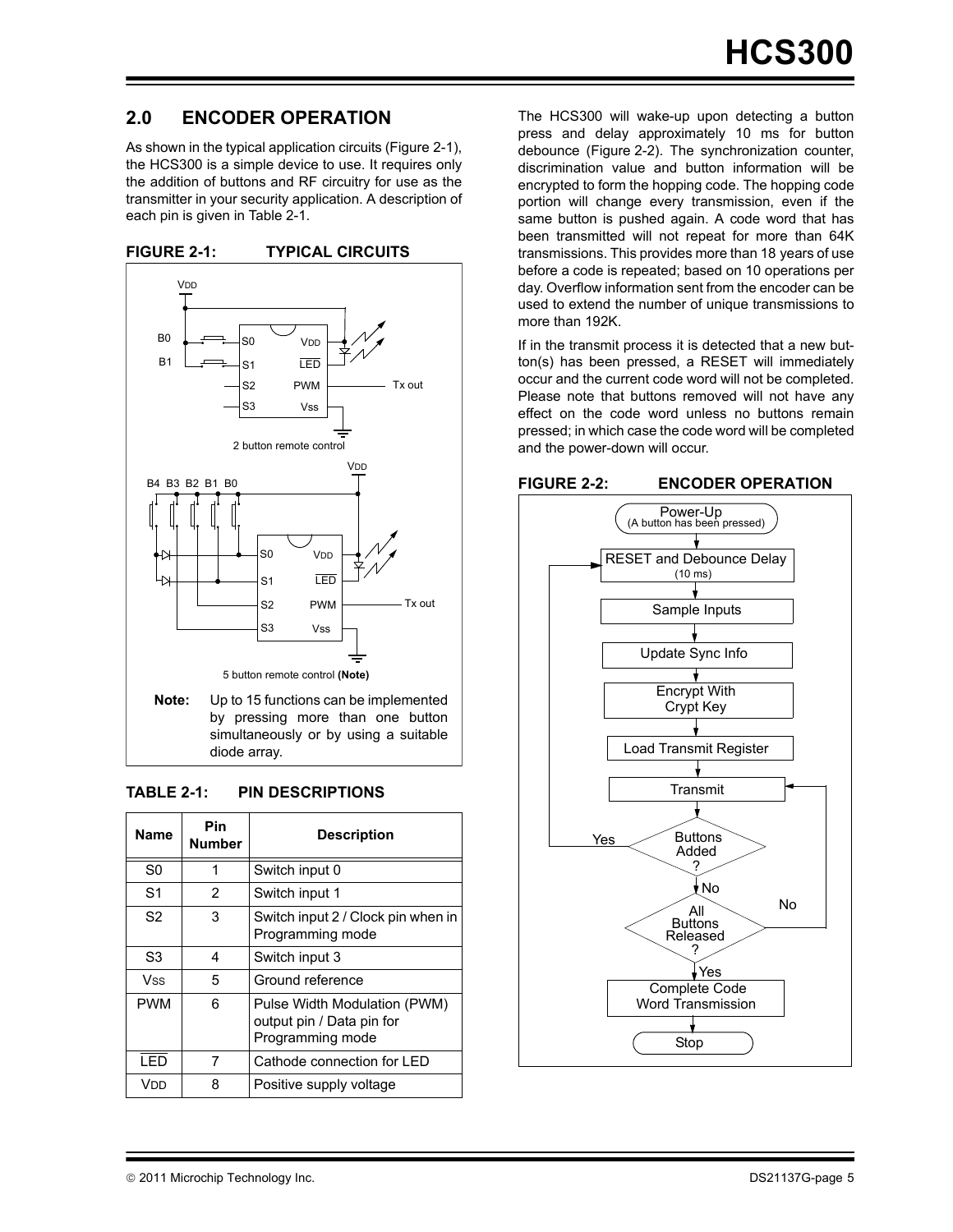#### <span id="page-5-0"></span>**3.0 EEPROM MEMORY ORGANIZATION**

The HCS300 contains 192 bits (12 x 16-bit words) of EEPROM memory (Table 3-1). This EEPROM array is used to store the encryption key information, synchronization value, etc. Further descriptions of the memory array is given in the following sections.

| WORD<br><b>ADDRESS</b> | <b>MNEMONIC</b> | <b>DESCRIPTION</b>                      |
|------------------------|-----------------|-----------------------------------------|
| U                      | KEY 0           | 64-bit encryption key<br>(word 0) LSb's |
| 1                      | KEY 1           | 64-bit encryption key<br>(word $1$ )    |
| $\overline{2}$         | KEY 2           | 64-bit encryption key<br>(word $2$ )    |
| 3                      | KEY 3           | 64-bit encryption key<br>(word 3) MSb's |
| 4                      | <b>SYNC</b>     | 16-bit synchronization<br>value         |
| 5                      | <b>RESERVED</b> | Set to 0000H                            |
| 6                      | SER 0           | Device Serial Number<br>(word 0) LSb's  |
| 7                      | SER 1<br>(Note) | Device Serial Number<br>(word 1) MSb's  |
| 8                      | SEED 0          | Seed Value (word 0)                     |
| 9                      | SEED 1          | Seed Value (word 1)                     |
| 10                     | <b>RESERVED</b> | Set to 0000H                            |
| 11                     | <b>CONFIG</b>   | Config Word                             |

**TABLE 3-1: EEPROM MEMORY MAP** 

**Note:** The MSB of the serial number contains a bit used to select the Auto-shutoff timer.

#### **3.1 KEY\_0 - KEY\_3 (64-Bit Crypt Key)**

The 64-bit crypt key is used to create the encrypted message transmitted to the receiver. This key is calculated and programmed during production using a key generation algorithm. The key generation algorithm may be different from the KEELOQ algorithm. Inputs to the key generation algorithm are typically the transmitter's serial number and the 64-bit manufacturer's code. While the key generation algorithm supplied from Microchip is the typical method used, a user may elect to create their own method of key generation. This may be done providing that the decoder is programmed with the same means of creating the key for decryption purposes.

#### **3.2 SYNC (Synchronization Counter)**

This is the 16-bit synchronization value that is used to create the hopping code for transmission. This value will increment after every transmission.

#### **3.3 Reserved**

Must be initialized to 0000H.

#### **3.4 SER\_0, SER\_1 (Encoder Serial Number)**

SER\_0 and SER\_1 are the lower and upper words of the device serial number, respectively. Although there are 32 bits allocated for the serial number, only the lower order 28 bits are transmitted. The serial number is meant to be unique for every transmitter.

#### **3.5 SEED\_0, SEED\_1 (Seed Word)**

The 2-word (32-bit) seed code will be transmitted when all three buttons are pressed at the same time (see [Figure 4-2\)](#page-7-0). This allows the system designer to implement the secure learn feature or use this fixed code word as part of a different key generation/tracking process.

#### 3.5.1 AUTO-SHUTOFF TIMER ENABLE

The Most Significant bit of the serial number (Bit 31) is used to turn the Auto-shutoff timer on or off. This timer prevents the transmitter from draining the battery should a button get stuck in the on position for a long period of time. The time period is approximately 25 seconds, after which the device will go to the Timeout mode. When in the Time-out mode, the device will stop transmitting, although since some circuits within the device are still active, the current draw within the Shutoff mode will be higher than Standby mode. If the Most Significant bit in the serial number is a one, then the Auto-shutoff timer is enabled, and a zero in the Most Significant bit will disable the timer. The length of the timer is not selectable.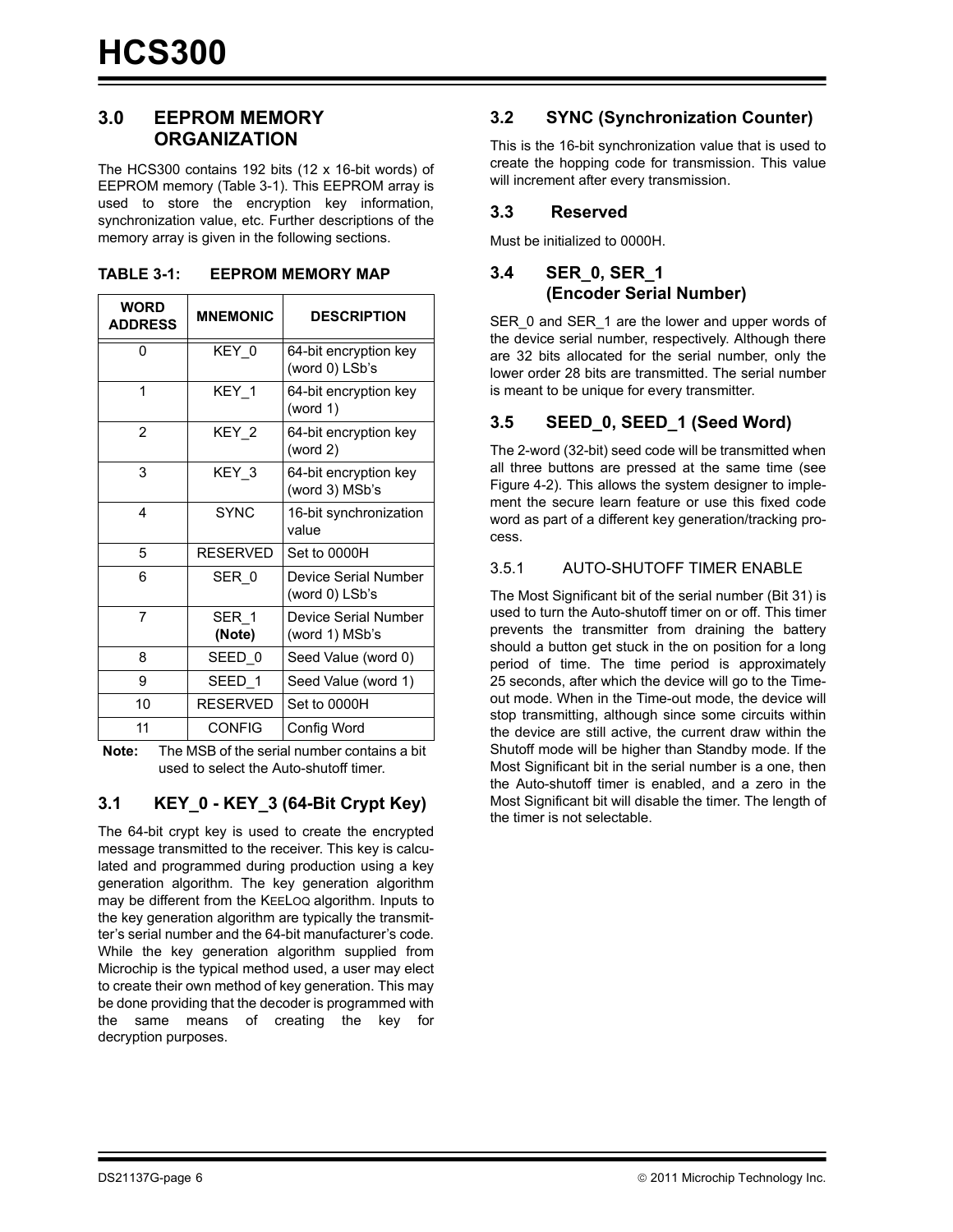#### <span id="page-6-0"></span>**3.6 CONFIG (Configuration Word)**

The Configuration Word is a 16-bit word stored in EEPROM array that is used by the device to store information used during the encryption process, as well as the status of option configurations. The following sections further explain these bits.

| <b>Bit Number</b> | <b>Bit Description</b>              |
|-------------------|-------------------------------------|
| O                 | Discrimination Bit 0                |
| 1                 | Discrimination Bit 1                |
| $\overline{2}$    | Discrimination Bit 2                |
| 3                 | Discrimination Bit 3                |
| 4                 | <b>Discrimination Bit 4</b>         |
| 5                 | Discrimination Bit 5                |
| 6                 | Discrimination Bit 6                |
| 7                 | <b>Discrimination Bit 7</b>         |
| 8                 | Discrimination Bit 8                |
| 9                 | Discrimination Bit 9                |
| 10                | Overflow Bit 0 (OVR0)               |
| 11                | Overflow Bit 1 (OVR1)               |
| 12                | Low Voltage Trip Point Select (VLOW |
|                   | SEL)                                |
| 13                | Baud rate Select Bit 0 (BSL0)       |
| 14                | Baud rate Select Bit 1 (BSL1)       |
| 15                | Reserved, set to 0                  |

#### **TABLE 3-2: CONFIGURATION WORD**

#### 3.6.1 DISCRIMINATION VALUE (DISC0 TO DISC9)

The discrimination value aids the post-decryption check on the decoder end. It may be any value, but in a typical system it will be programmed as the 12 Least Significant bits of the serial number. Values other than this must be separately stored by the receiver when a transmitter is learned. The discrimination bits are part of the information that form the encrypted portion of the transmission ([Figure 4-2\)](#page-7-0). After the receiver has decrypted a transmission, the discrimination bits are checked against the receiver's stored value to verify that the decryption process was valid. If the discrimination value was programmed as the 12 LSb's of the serial number then it may merely be compared to the respective bits of the received serial number; saving EEPROM space.

#### 3.6.2 OVERFLOW BITS (OVR0, OVR1)

The overflow bits are used to extend the number of possible synchronization values. The synchronization counter is 16 bits in length, yielding 65,536 values before the cycle repeats. Under typical use of 10 operations a day, this will provide nearly 18 years of use before a repeated value will be used. Should the system designer conclude that is not adequate, then the overflow bits can be utilized to extend the number

of unique values. This can be done by programming OVR0 and OVR1 to 1s at the time of production. The encoder will automatically clear OVR0 the first time that the synchronization value wraps from 0xFFFF to 0x0000 and clear OVR1 the second time the counter wraps. Once cleared, OVR0 and OVR1 cannot be set again, thereby creating a permanent record of the counter overflow. This prevents fast cycling of 64K counter. If the decoder system is programmed to track the overflow bits, then the effective number of unique synchronization values can be extended to 196,608.

#### 3.6.3 BAUD RATE SELECT BITS (BSL0, BSL1)

BSL0 and BSL1 select the speed of transmission and the code word blanking. Table 3-3 shows how the bits are used to select the different baud rates and [Section 5.7](#page-10-0) provides detailed explanation in code word blanking.

| <b>BSL1</b> | <b>BSL0</b> | <b>Basic Pulse</b><br><b>Element</b> | <b>Code Words</b><br><b>Transmitted</b> |
|-------------|-------------|--------------------------------------|-----------------------------------------|
|             |             | $400 \mu s$                          |                                         |
|             |             | $200 \mu s$                          | 1 out of 2                              |
|             |             | $100 \mu s$                          | 1 out of 2                              |
|             |             | $100 \mu s$                          | 1 out of 4                              |

#### **TABLE 3-3: BAUD RATE SELECT**

#### 3.6.4 LOW VOLTAGE TRIP POINT SELECT (VLOW SEL)

The low voltage trip point select bit is used to tell the HCS300 what VDD level is being used. This information will be used by the device to determine when to send the voltage low signal to the receiver. When this bit is set to a one, the V<sub>DD</sub> level is assumed to be operating from a 5V or 6V V<sub>DD</sub> level. If the bit is set low, then the V<sub>DD</sub> level is assumed to be 3.0 volts.

#### **FIGURE 3-1: VLOW CHARACTERISTICS**

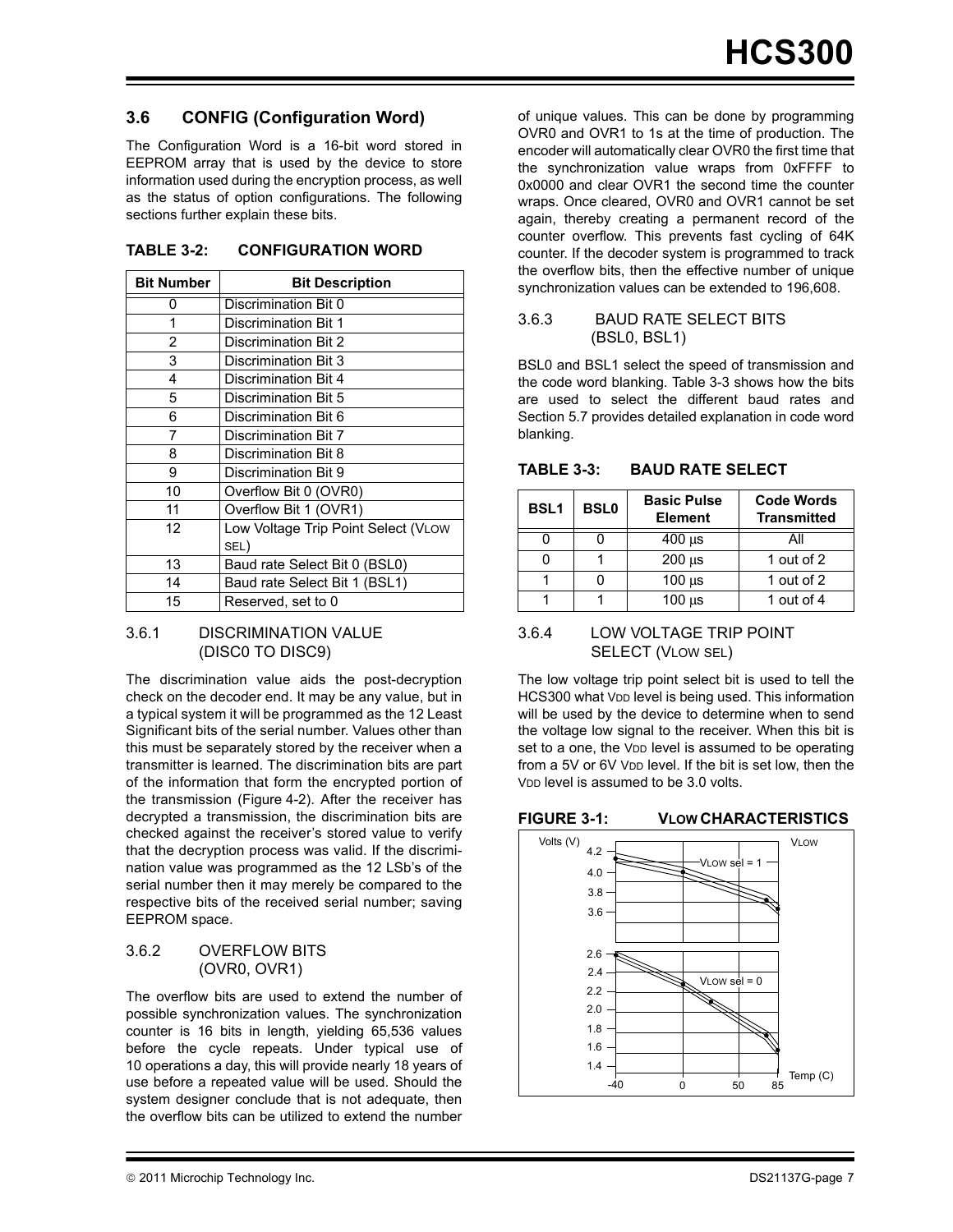#### <span id="page-7-0"></span>**4.0 TRANSMITTED WORD**

#### **4.1 Code Word Format**

The HCS300 code word is made up of several parts (Figure 4-1). Each code word contains a 50% duty cycle preamble, a header, 32 bits of encrypted data and 34 bits of fixed data followed by a guard period before another code word can begin. Refer to [Table 9-4](#page-22-0) for code word timing.

#### **4.2 Code Word Organization**

The HCS300 transmits a 66-bit code word when a button is pressed. The 66-bit word is constructed from a Fixed Code portion and an Encrypted Code portion (Figure 4-2).

The 32 bits of **Encrypted Data** are generated from 4 button bits, 12 discrimination bits and the 16-bit sync value. The encrypted portion alone provides up to four billion changing code combinations.

The 34 bits of **Fixed Code Data** are made up of 2 status bits, 4 button bits and the 28-bit serial number. The fixed and encrypted sections combined increase the number of code combinations to  $7.38 \times 10^{19}$ .





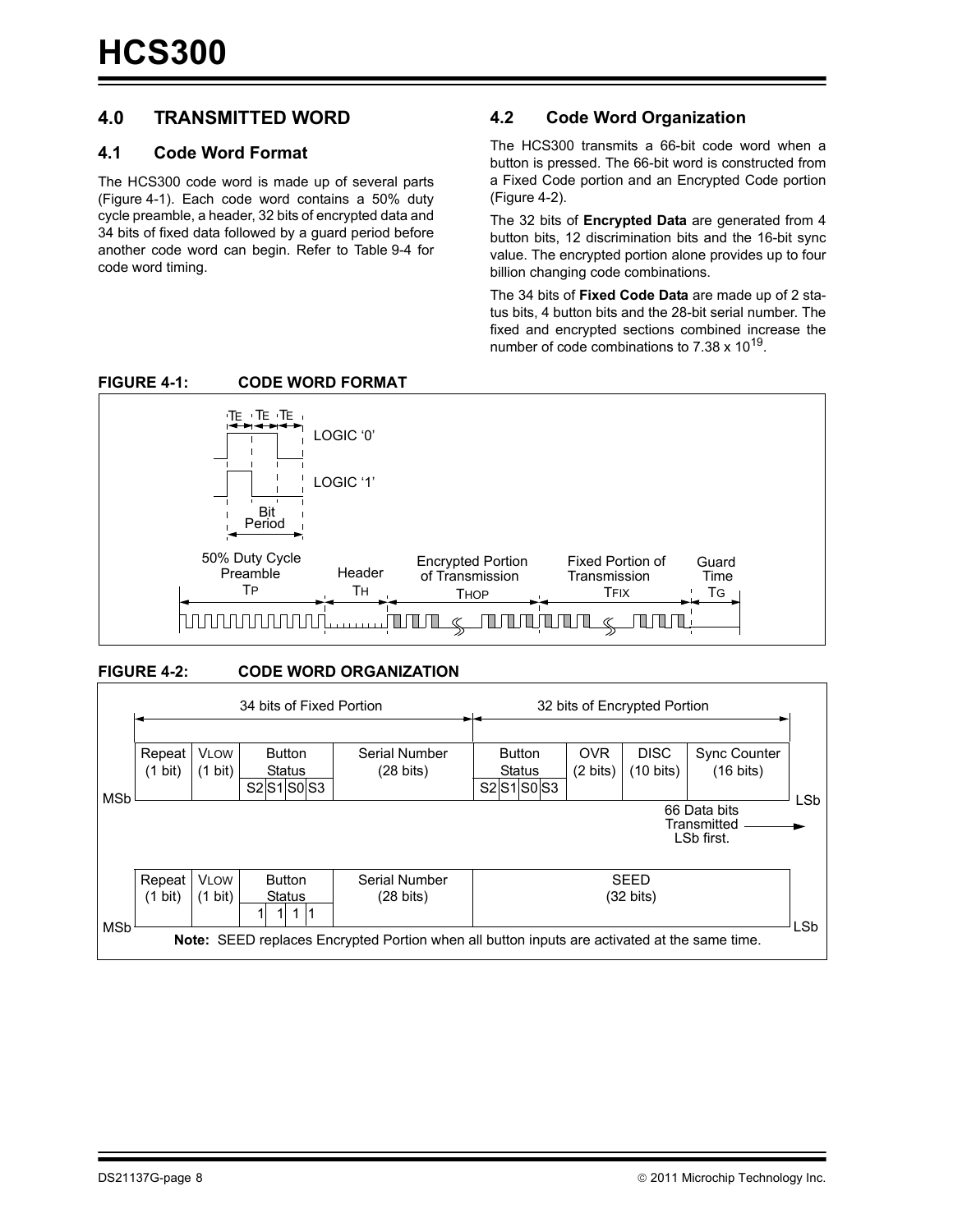#### **4.3 Synchronous Transmission Mode**

Synchronous Transmission mode can be used to clock the code word out using an external clock.

To enter Synchronous Transmission mode, the Programming mode start-up sequence must be executed as shown in Figure 4-3. If either S1 or S0 is set on the falling edge of S2 (or S3), the device enters Synchronous Transmission mode. In this mode, it functions as a normal transmitter, with the exception that the timing of the PWM data string is controlled externally and 16 extra bits are transmitted at the end with the code word.

The button code will be the S0, S1 value at the falling edge of S2 or S3. The timing of the PWM data string is controlled by supplying a clock on S2 or S3 and should not exceed 20 kHz. The code word is the same as in PWM mode with 16 reserved bits at the end of the word. The reserved bits can be ignored. When in Synchronous Transmission mode S2 or S3 should not be toggled until all internal processing has been completed as shown in Figure 4-4.

#### **FIGURE 4-3: SYNCHRONOUS TRANSMISSION MODE**



#### **FIGURE 4-4: CODE WORD ORGANIZATION (SYNCHRONOUS TRANSMISSION MODE)**

|                                 |                     | <b>Fixed Portion</b>                          | <b>Encrypted Portion</b>             |                                            |                                           |                                            |
|---------------------------------|---------------------|-----------------------------------------------|--------------------------------------|--------------------------------------------|-------------------------------------------|--------------------------------------------|
| Reserved<br>$(16 \text{ bits})$ | Padding<br>(2 bits) | <b>Button</b><br><b>Status</b><br>S2 S1 S0 S3 | Serial Number<br>$(28 \text{ bits})$ | <b>Button</b><br><b>Status</b><br>S2S1S0S3 | DISC+ OVR<br>$(12 \text{ bits})$          | <b>Sync Counter</b><br>$(16 \text{ bits})$ |
| MSb                             |                     |                                               |                                      |                                            | 82 Data bits<br>Transmitted<br>LSb first. | <b>LSb</b>                                 |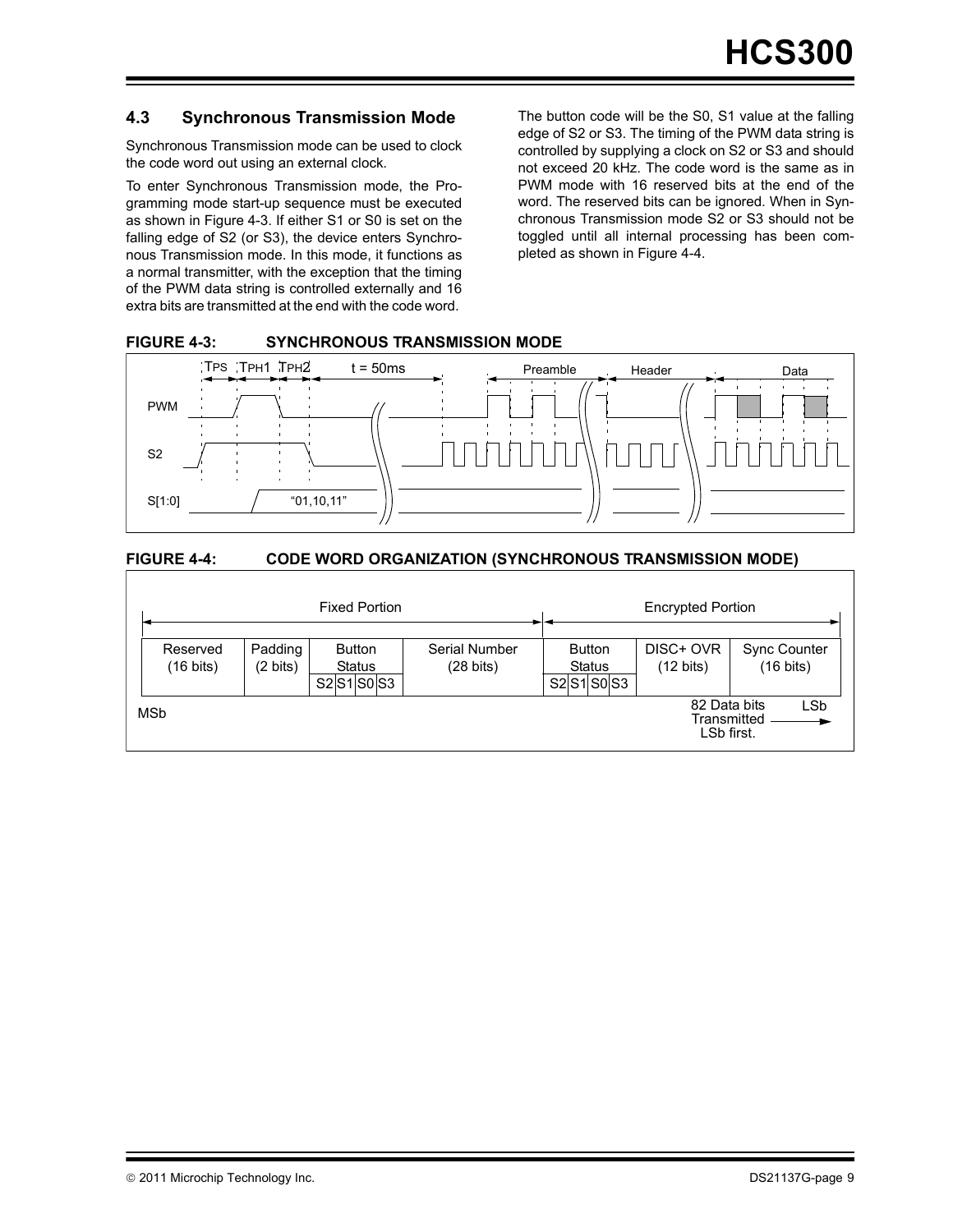#### **5.0 SPECIAL FEATURES**

#### **5.1 Code Word Completion**

The code word completion feature ensures that entire code words are transmitted, even if the button is released before the code word is complete. If the button is held down beyond the time for one code word, multiple code words will result. If another button is activated during a transmission, the active transmission will be aborted and a new transmission will begin using the new button information.

#### **5.2 LED Output Operation**

During normal transmission the LED output is LOW. If the supply voltage drops below the low voltage trip point, the LED output will be toggled at approximately 5Hz during the transmission ([Section 3.6.4](#page-6-0)).

#### **5.3 RPT: Repeat Indicator**

This bit will be low for the first transmitted word. If a button is held down for more than one transmitted code word, this bit will be set to indicate a repeated code word and remain set until the button is released.

#### **5.4 VLOW: Voltage LOW Indicator**

The VLOW signal is transmitted so the receiver can give an indication to the user that the transmitter battery is low. The VLOW bit is included in every transmission [\(Figure 4-2](#page-7-0) and [Figure 9-4](#page-22-0)) and will be transmitted as a zero if the operating voltage is above the low voltage trip point. Refer to [Figure 4-2.](#page-7-0) The trip point is selectable based on the battery voltage being used. See Section 3.6.3 for a description of how the low voltage trip point is configured.

#### **5.5 Auto-shutoff**

The Auto-shutoff function automatically stops the device from transmitting if a button inadvertently gets pressed for a long period of time. This will prevent the device from draining the battery if a button gets pressed while the transmitter is in a pocket or purse. This function can be enabled or disabled and is selected by setting or clearing the Auto-shutoff bit (see [Section 3.5.1](#page-5-0)). Setting this bit high will enable the function (turn Auto-shutoff function on) and setting the bit low will disable the function. Time-out period is approximately 25 seconds.

#### **5.6 Seed Transmission**

In order to increase the level of security in a system, it is possible for the receiver to implement what is known as a secure learn function. This can be done by utilizing the seed value stored in EEPROM, transmitted only when all four button inputs are pressed at the same time (Table 5-1). Instead of the normal key generation inputs being used to create the crypt key, this seed value is used.

|              | <b>Function</b> | S <sub>3</sub> | S <sub>2</sub> | S <sub>1</sub> | S <sub>0</sub> |
|--------------|-----------------|----------------|----------------|----------------|----------------|
| Standby      |                 | n              | ი              | n              | ი              |
|              |                 | n              | ŋ              | O              |                |
| Hopping Code | 2               | በ              | ი              |                | ი              |
|              |                 |                |                |                |                |
|              | 13              |                | 1              | n              |                |
|              | 14              |                |                |                | n              |
| Seed Code    | 15              |                |                |                |                |

**TABLE 5-1: PIN ACTIVATION TABLE**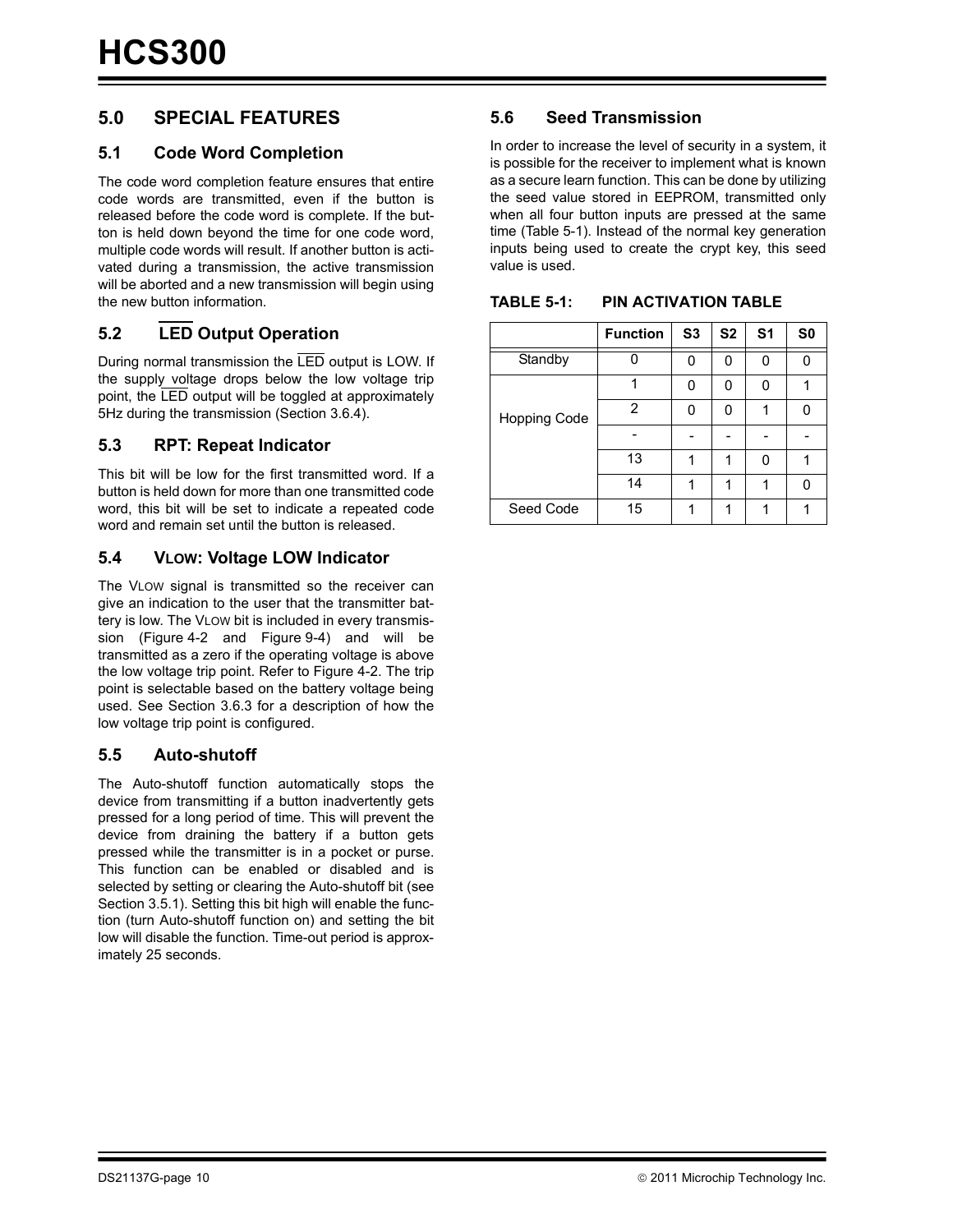#### <span id="page-10-0"></span>**5.7 Blank Alternate Code Word**

Federal Communications Commission (FCC) part 15 rules specify the limits on worst case average fundamental power and harmonics that can be transmitted in a 100 ms window. For FCC approval purposes, it may therefore be advantageous to minimize the transmission duty cycle. This can be achieved by minimizing the duty cycle of the individual bits as well as by blanking out consecutive code words. Blank Alternate Code Word (BACW) may be used to reduce the average power of a transmission by transmitting only every second code word (Figure 5-1). This is a selectable feature that is determined in conjunction with the baud rate selection bit BSL0.

Enabling the BACW option may likewise allow the user to transmit a higher amplitude transmission as the time averaged power is reduced. BACW effectively halves the RF on time for a given transmission so the RF output power could theoretically be doubled while maintaining the same time averaged output power.

#### **FIGURE 5-1: BLANK ALTERNATE CODE WORD (BACW)**

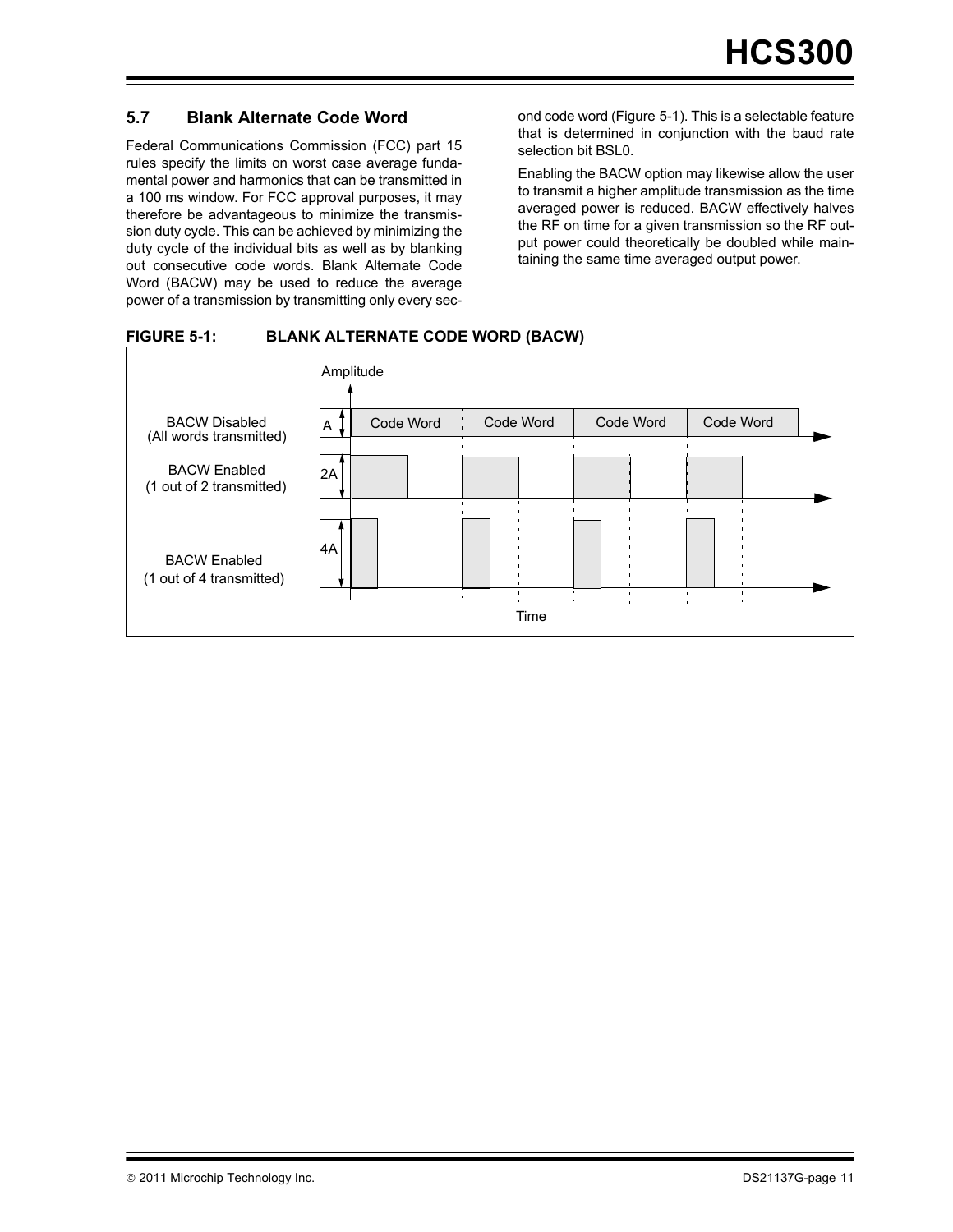#### **6.0 PROGRAMMING THE HCS300**

When using the HCS300 in a system, the user will have to program some parameters into the device including the serial number and the secret key before it can be used. The programming cycle allows the user to input all 192 bits in a serial data stream, which are then stored internally in EEPROM. Programming will be initiated by forcing the PWM line high, after the S2 (or S3) line has been held high for the appropriate length of time line ([Table 6-1](#page-12-0) and Figure 6-1). After the Program mode is entered, a delay must be provided to the device for the automatic bulk write cycle to complete. This will set all locations in the EEPROM to zeros. The device can then be programmed by clocking in 16 bits at a time, using S2 (or S3) as the clock line and PWM as the data in line. After each 16-bit word is loaded, a programming delay is required for the internal program cycle to complete. This delay can take up to TWC. At the end of the programming cycle, the device can be verified (Figure 6-2) by reading back the EEPROM. Reading is done by clocking the S2 (or S3) line and reading the data bits on PWM. For security reasons, it is not possible to execute a verify function without first programming the EEPROM. **A Verify operation can only be done once, immediately following the Program cycle**.

**Note:** To ensure that the device does not accidentally enter Programming mode, PWM should never be pulled high by the circuit connected to it. Special care should be taken when driving PNP RF transistors.





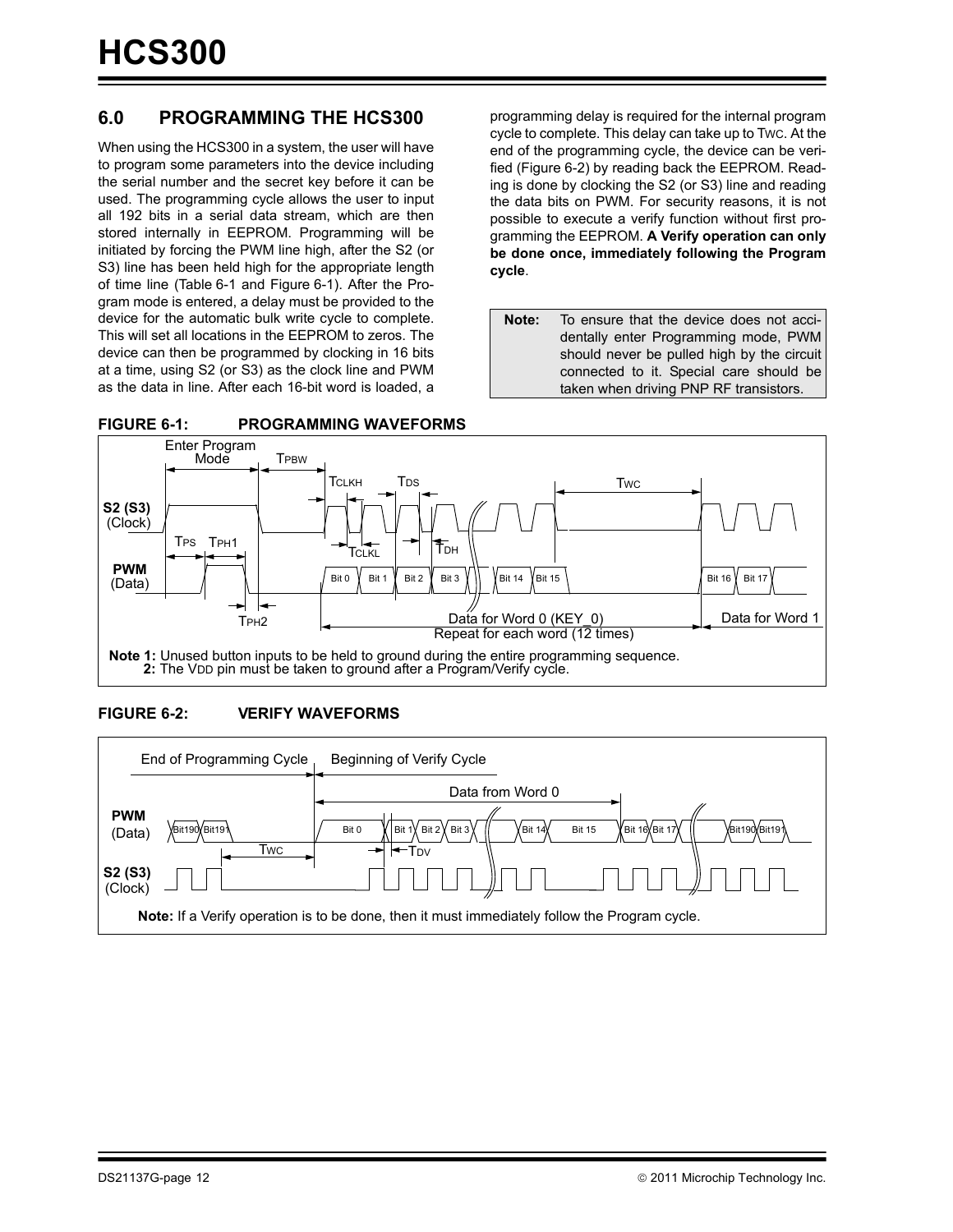#### <span id="page-12-0"></span>**TABLE 6-1: PROGRAMMING/VERIFY TIMING REQUIREMENTS**

| $VDD = 5.0V \pm 10\%, 25 °C \pm 5 °C$ |                        |      |      |                        |  |  |  |  |
|---------------------------------------|------------------------|------|------|------------------------|--|--|--|--|
| <b>Parameter</b>                      | Symbol                 | Min. | Max. | <b>Units</b>           |  |  |  |  |
| Program mode setup time               | <b>T<sub>PS</sub></b>  | 3.5  | 4.5  | ms                     |  |  |  |  |
| Hold time 1                           | TPH1                   | 3.5  |      | ms                     |  |  |  |  |
| Hold time 2                           | T <sub>PH2</sub>       | 50   |      | μs                     |  |  |  |  |
| <b>Bulk Write time</b>                | <b>TPBW</b>            | 4.0  |      | ms                     |  |  |  |  |
| Program delay time                    | <b>TPROG</b>           | 4.0  |      | ms                     |  |  |  |  |
| Program cycle time                    | <b>Twc</b>             | 50   |      | ms                     |  |  |  |  |
| Clock low time                        | <b>TCLKL</b>           | 50   |      | μs                     |  |  |  |  |
| Clock high time                       | <b>TCLKH</b>           | 50   |      | μs                     |  |  |  |  |
| Data setup time                       | <b>T</b> <sub>ps</sub> | 0    |      | $\mu s^{(1)}$          |  |  |  |  |
| Data hold time                        | T <sub>DH</sub>        | 30   |      | $\mu s^{(1)}$          |  |  |  |  |
| Data out valid time                   | T <sub>DV</sub>        |      | 30   | $\mu$ s <sup>(1)</sup> |  |  |  |  |

**Note 1:** Typical values - not tested in production.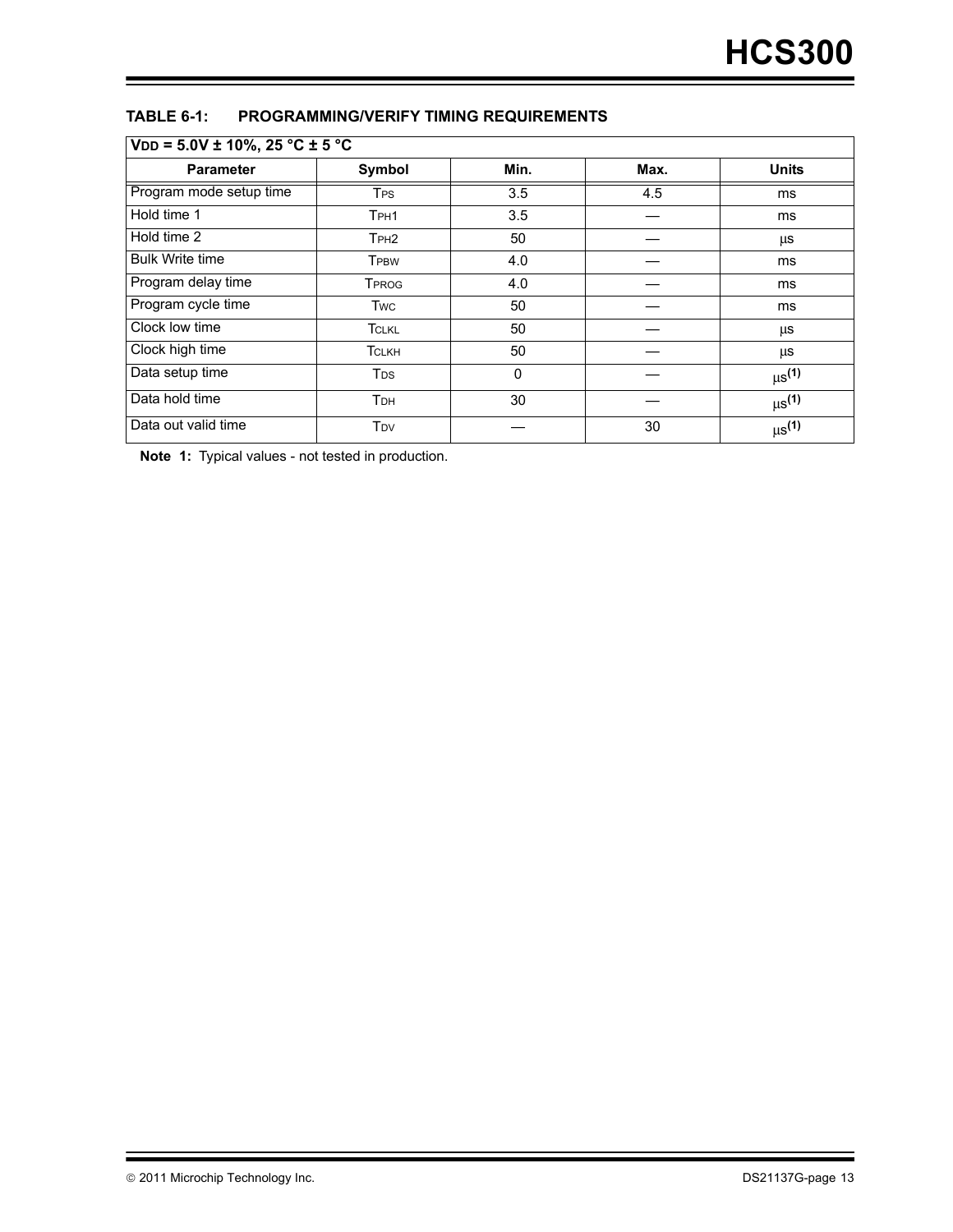#### <span id="page-13-0"></span>**7.0 INTEGRATING THE HCS300 INTO A SYSTEM**

Use of the HCS300 in a system requires a compatible decoder. This decoder is typically a microcontroller with compatible firmware. Microchip will provide (via a license agreement) firmware routines that accept transmissions from the HCS300 and decrypt the hopping code portion of the data stream. These routines provide system designers the means to develop their own decoding system.

#### **7.1 Learning a Transmitter to a Receiver**

A transmitter must first be 'learned' by a decoder before its use is allowed in the system. Several learning strategies are possible, Figure 7-1 details a typical learn sequence. Core to each, the decoder must minimally store each learned transmitter's serial number and current synchronization counter value in EEPROM. Additionally, the decoder typically stores each transmitter's unique crypt key. The maximum number of learned transmitters will therefore be relative to the available EEPROM.

A transmitter's serial number is transmitted in the clear but the synchronization counter only exists in the code word's encrypted portion. The decoder obtains the counter value by decrypting using the same key used to encrypt the information. The KEELOQ algorithm is a symmetrical block cipher so the encryption and decryption keys are identical and referred to generally as the crypt key. The encoder receives its crypt key during manufacturing. The decoder is programmed with the ability to generate a crypt key as well as all but one required input to the key generation routine; typically the transmitter's serial number.

Figure 7-1 summarizes a typical learn sequence. The decoder receives and authenticates a first transmission; first button press. Authentication involves generating the appropriate crypt key, decrypting, validating the correct key usage via the discrimination bits and buffering the counter value. A second transmission is received and authenticated. A final check verifies the counter values were sequential; consecutive button presses. If the learn sequence is successfully complete, the decoder stores the learned transmitter's serial number, current synchronization counter value and appropriate crypt key. From now on the crypt key will be retrieved from EEPROM during normal operation instead of recalculating it for each transmission received.

Certain learning strategies have been patented and care must be taken not to infringe.

#### **FIGURE 7-1: TYPICAL LEARN SEQUENCE**

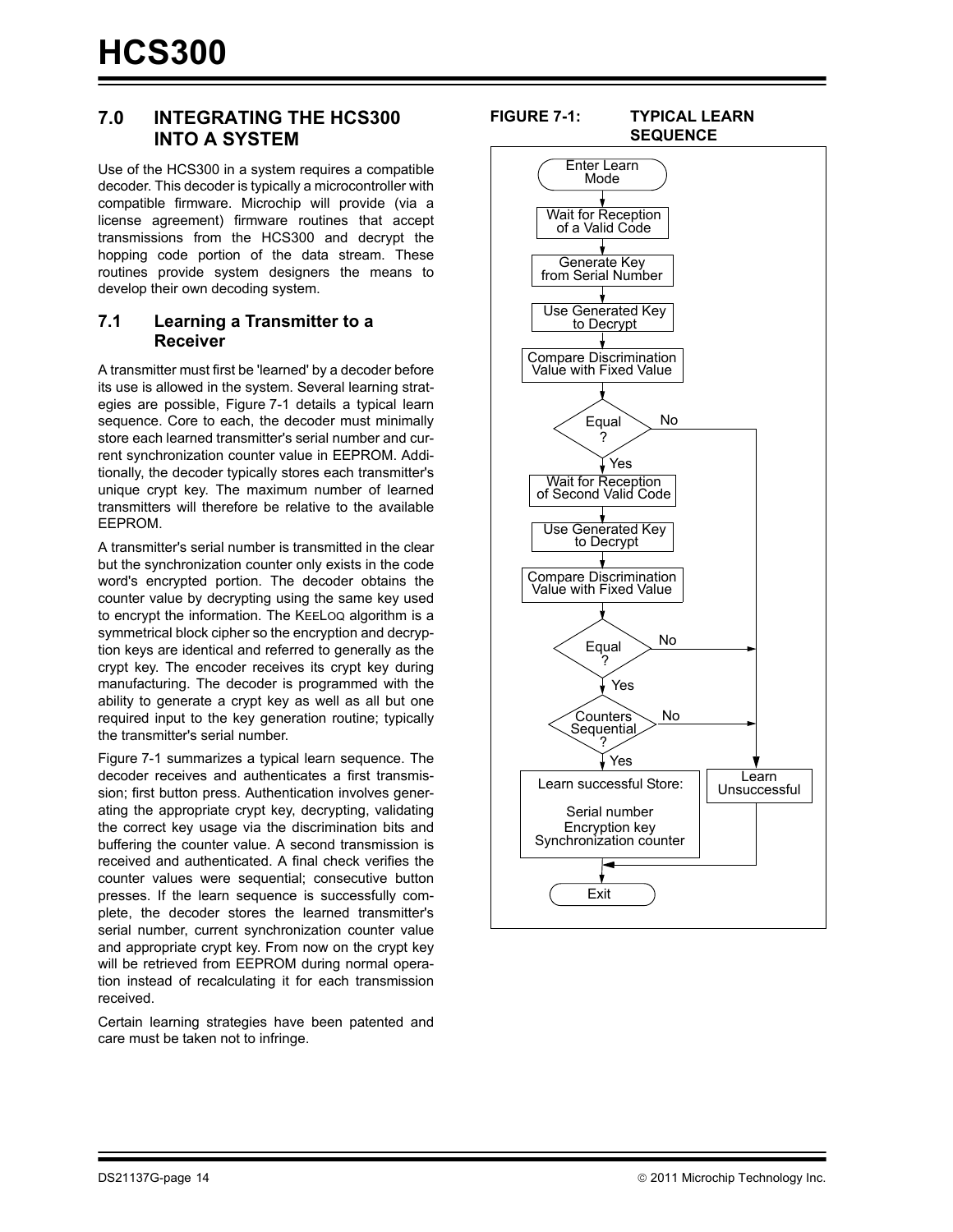#### **7.2 Decoder Operation**

Figure 7-2 summarizes normal decoder operation. The decoder waits until a transmission is received. The received serial number is compared to the EEPROM table of learned transmitters to first determine if this transmitter's use is allowed in the system. If from a learned transmitter, the transmission is decrypted using the stored crypt key and authenticated via the discrimination bits for appropriate crypt key usage. If the decryption was valid the synchronization value is evaluated.

**FIGURE 7-2: TYPICAL DECODER OPERATION**



#### **7.3 Synchronization with Decoder (Evaluating the Counter)**

The KEELOQ technology patent scope includes a sophisticated synchronization technique that does not require the calculation and storage of future codes. The technique securely blocks invalid transmissions while providing transparent resynchronization to transmitters inadvertently activated away from the receiver.

[Figure 7-3](#page-15-0) shows a 3-partition, rotating synchronization window. The size of each window is optional but the technique is fundamental. Each time a transmission is authenticated, the intended function is executed and the transmission's synchronization counter value is stored in EEPROM. From the currently stored counter value there is an initial "Single Operation" forward window of 16 codes. If the difference between a received synchronization counter and the last stored counter is within 16, the intended function will be executed on the single button press and the new synchronization counter will be stored. Storing the new synchronization counter value effectively rotates the entire synchronization window.

A "Double Operation" (resynchronization) window further exists from the Single Operation window up to 32K codes forward of the currently stored counter value. It is referred to as "Double Operation" because a transmission with synchronization counter value in this window will require an additional, sequential counter transmission prior to executing the intended function. Upon receiving the sequential transmission the decoder executes the intended function and stores the synchronization counter value. This resynchronization occurs transparently to the user as it is human nature to press the button a second time if the first was unsuccessful.

The third window is a "Blocked Window" ranging from the double operation window to the currently stored synchronization counter value. Any transmission with synchronization counter value within this window will be ignored. This window excludes previously used, perhaps code-grabbed transmissions from accessing the system.

**Note:** The synchronization method described in this section is only a typical implementation and because it is usually implemented in firmware, it can be altered to fit the needs of a particular system.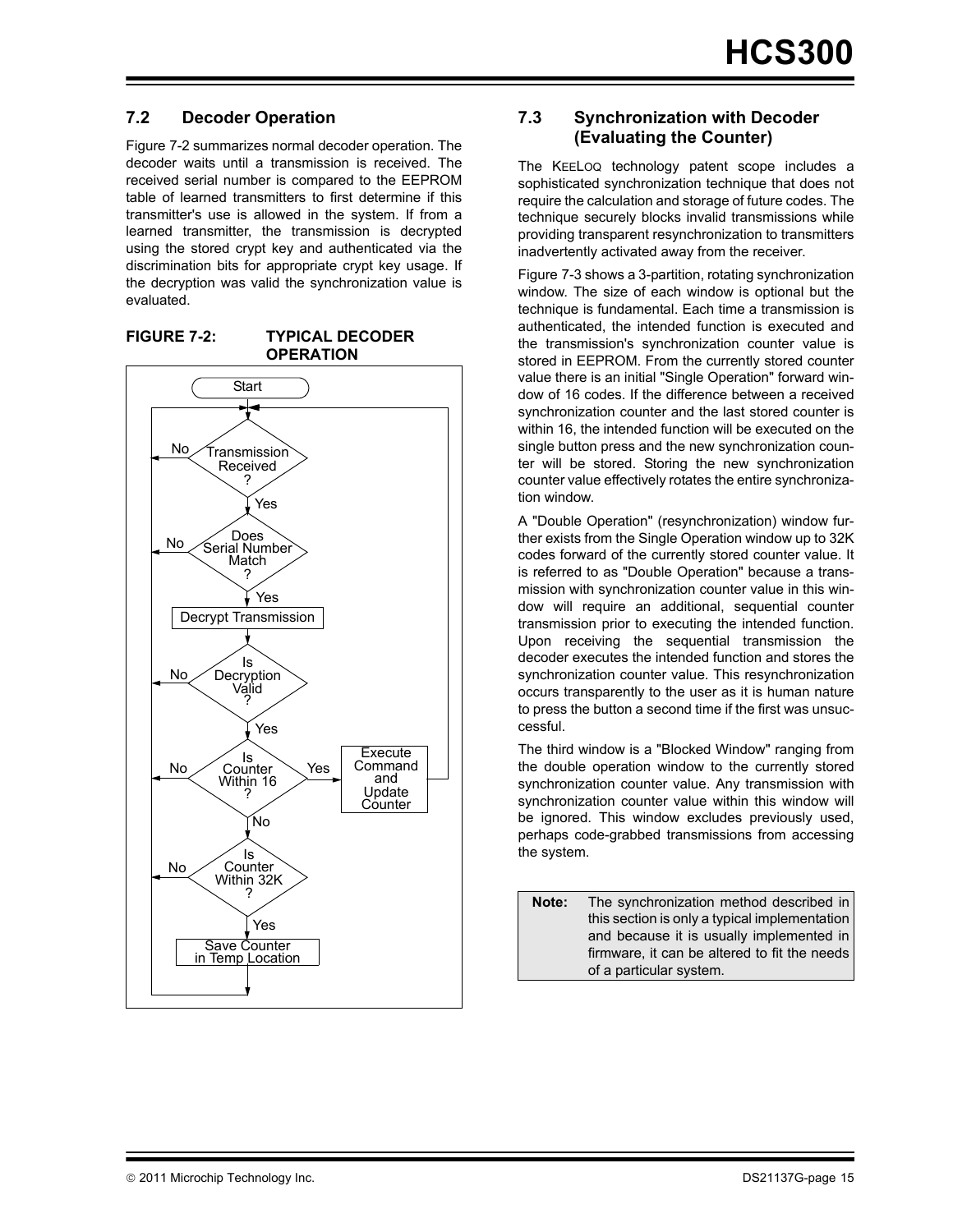<span id="page-15-0"></span>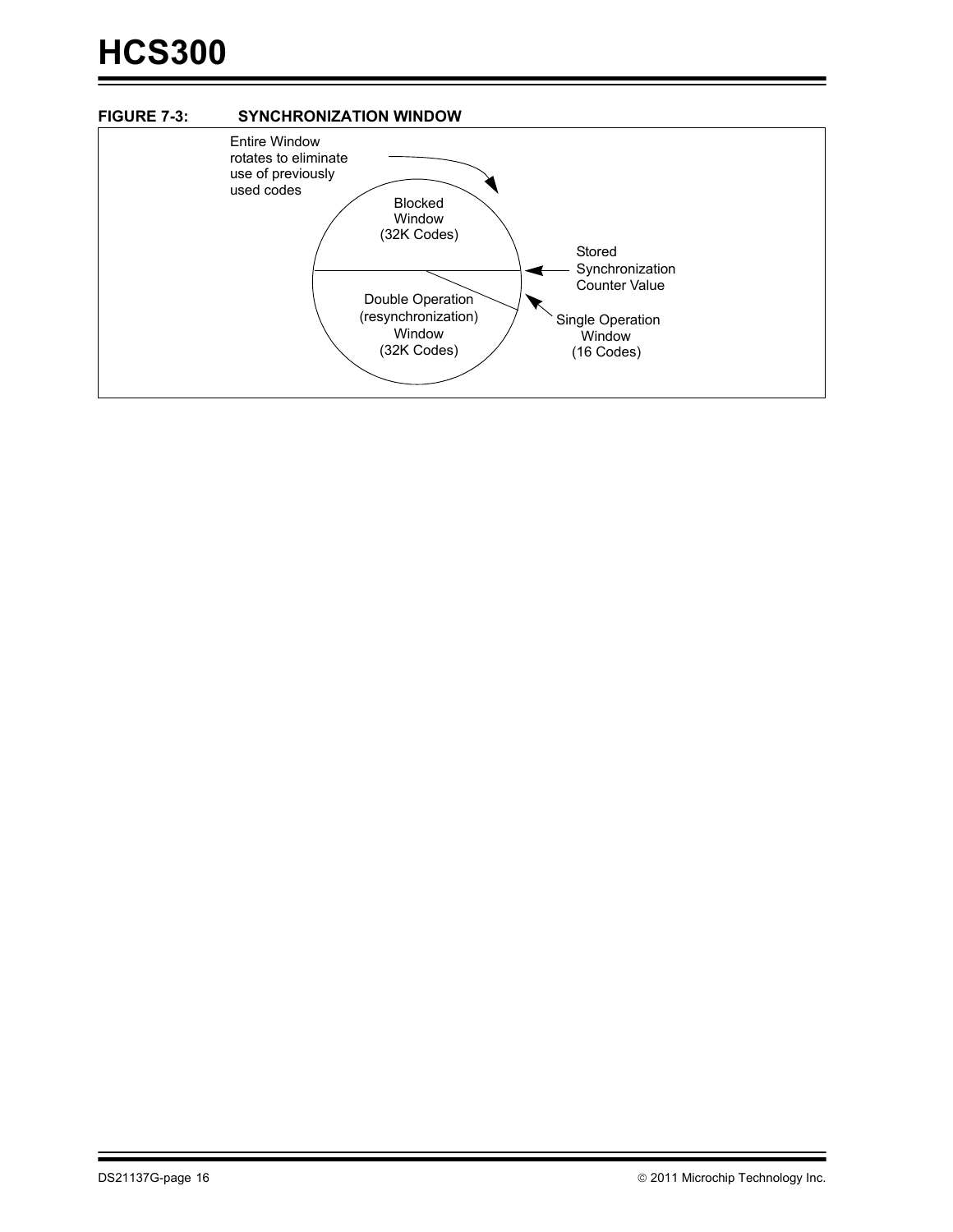#### **8.0 DEVELOPMENT SUPPORT**

The PIC<sup>®</sup> microcontrollers and dsPIC<sup>®</sup> digital signal controllers are supported with a full range of software and hardware development tools:

- Integrated Development Environment
- MPLAB® IDE Software
- Compilers/Assemblers/Linkers
	- MPLAB C Compiler for Various Device Families
	- HI-TECH C for Various Device Families
	- MPASMTM Assembler
	- MPLINKTM Object Linker/ MPLIBTM Object Librarian
	- MPLAB Assembler/Linker/Librarian for Various Device Families
- Simulators
	- MPLAB SIM Software Simulator
- Emulators
	- MPLAB REAL ICE™ In-Circuit Emulator
- In-Circuit Debuggers
	- MPLAB ICD 3
	- PICkit™ 3 Debug Express
- Device Programmers
	- PICkit™ 2 Programmer
	- MPLAB PM3 Device Programmer
- Low-Cost Demonstration/Development Boards, Evaluation Kits, and Starter Kits

#### **8.1 MPLAB Integrated Development Environment Software**

The MPLAB IDE software brings an ease of software development previously unseen in the 8/16/32-bit microcontroller market. The MPLAB IDE is a Windows® operating system-based application that contains:

- A single graphical interface to all debugging tools
	- Simulator
	- Programmer (sold separately)
	- In-Circuit Emulator (sold separately)
	- In-Circuit Debugger (sold separately)
- A full-featured editor with color-coded context
- A multiple project manager
- Customizable data windows with direct edit of contents
- High-level source code debugging
- Mouse over variable inspection
- Drag and drop variables from source to watch windows
- Extensive on-line help
- Integration of select third party tools, such as IAR C Compilers

The MPLAB IDE allows you to:

- Edit your source files (either C or assembly)
- One-touch compile or assemble, and download to emulator and simulator tools (automatically updates all project information)
- Debug using:
	- Source files (C or assembly)
	- Mixed C and assembly
	- Machine code

MPLAB IDE supports multiple debugging tools in a single development paradigm, from the cost-effective simulators, through low-cost in-circuit debuggers, to full-featured emulators. This eliminates the learning curve when upgrading to tools with increased flexibility and power.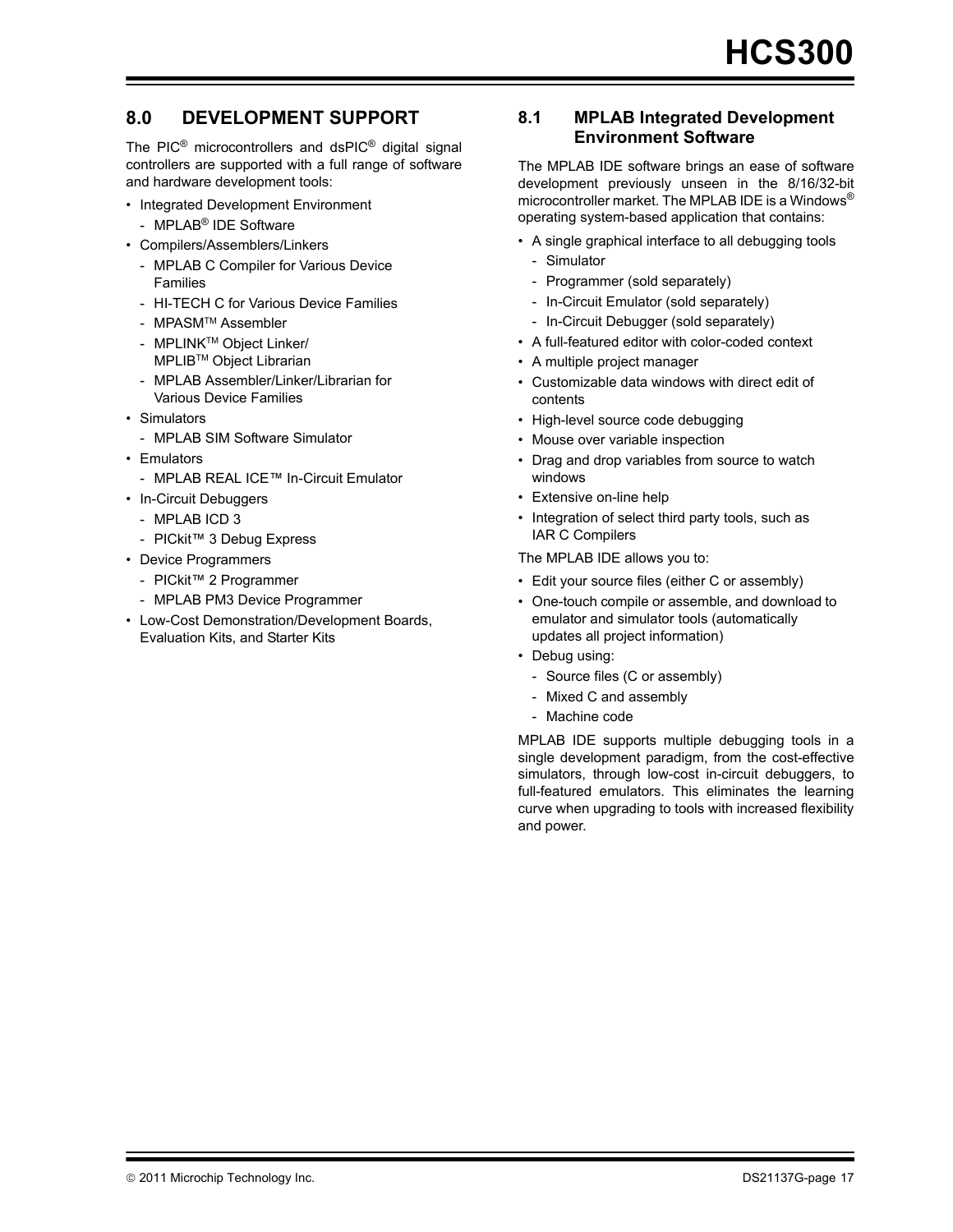#### **8.2 MPLAB C Compilers for Various Device Families**

The MPLAB C Compiler code development systems are complete ANSI C compilers for Microchip's PIC18, PIC24 and PIC32 families of microcontrollers and the dsPIC30 and dsPIC33 families of digital signal controllers. These compilers provide powerful integration capabilities, superior code optimization and ease of use.

For easy source level debugging, the compilers provide symbol information that is optimized to the MPLAB IDE debugger.

#### **8.3 HI-TECH C for Various Device Families**

The HI-TECH C Compiler code development systems are complete ANSI C compilers for Microchip's PIC family of microcontrollers and the dsPIC family of digital signal controllers. These compilers provide powerful integration capabilities, omniscient code generation and ease of use.

For easy source level debugging, the compilers provide symbol information that is optimized to the MPLAB IDE debugger.

The compilers include a macro assembler, linker, preprocessor, and one-step driver, and can run on multiple platforms.

#### **8.4 MPASM Assembler**

The MPASM Assembler is a full-featured, universal macro assembler for PIC10/12/16/18 MCUs.

The MPASM Assembler generates relocatable object files for the MPLINK Object Linker, Intel® standard HEX files, MAP files to detail memory usage and symbol reference, absolute LST files that contain source lines and generated machine code and COFF files for debugging.

The MPASM Assembler features include:

- Integration into MPLAB IDE projects
- User-defined macros to streamline assembly code
- Conditional assembly for multi-purpose source files
- Directives that allow complete control over the assembly process

#### **8.5 MPLINK Object Linker/ MPLIB Object Librarian**

The MPLINK Object Linker combines relocatable objects created by the MPASM Assembler and the MPLAB C18 C Compiler. It can link relocatable objects from precompiled libraries, using directives from a linker script.

The MPLIB Object Librarian manages the creation and modification of library files of precompiled code. When a routine from a library is called from a source file, only the modules that contain that routine will be linked in with the application. This allows large libraries to be used efficiently in many different applications.

The object linker/library features include:

- Efficient linking of single libraries instead of many smaller files
- Enhanced code maintainability by grouping related modules together
- Flexible creation of libraries with easy module listing, replacement, deletion and extraction

#### **8.6 MPLAB Assembler, Linker and Librarian for Various Device Families**

MPLAB Assembler produces relocatable machine code from symbolic assembly language for PIC24, PIC32 and dsPIC devices. MPLAB C Compiler uses the assembler to produce its object file. The assembler generates relocatable object files that can then be archived or linked with other relocatable object files and archives to create an executable file. Notable features of the assembler include:

- Support for the entire device instruction set
- Support for fixed-point and floating-point data
- Command line interface
- Rich directive set
- Flexible macro language
- MPLAB IDE compatibility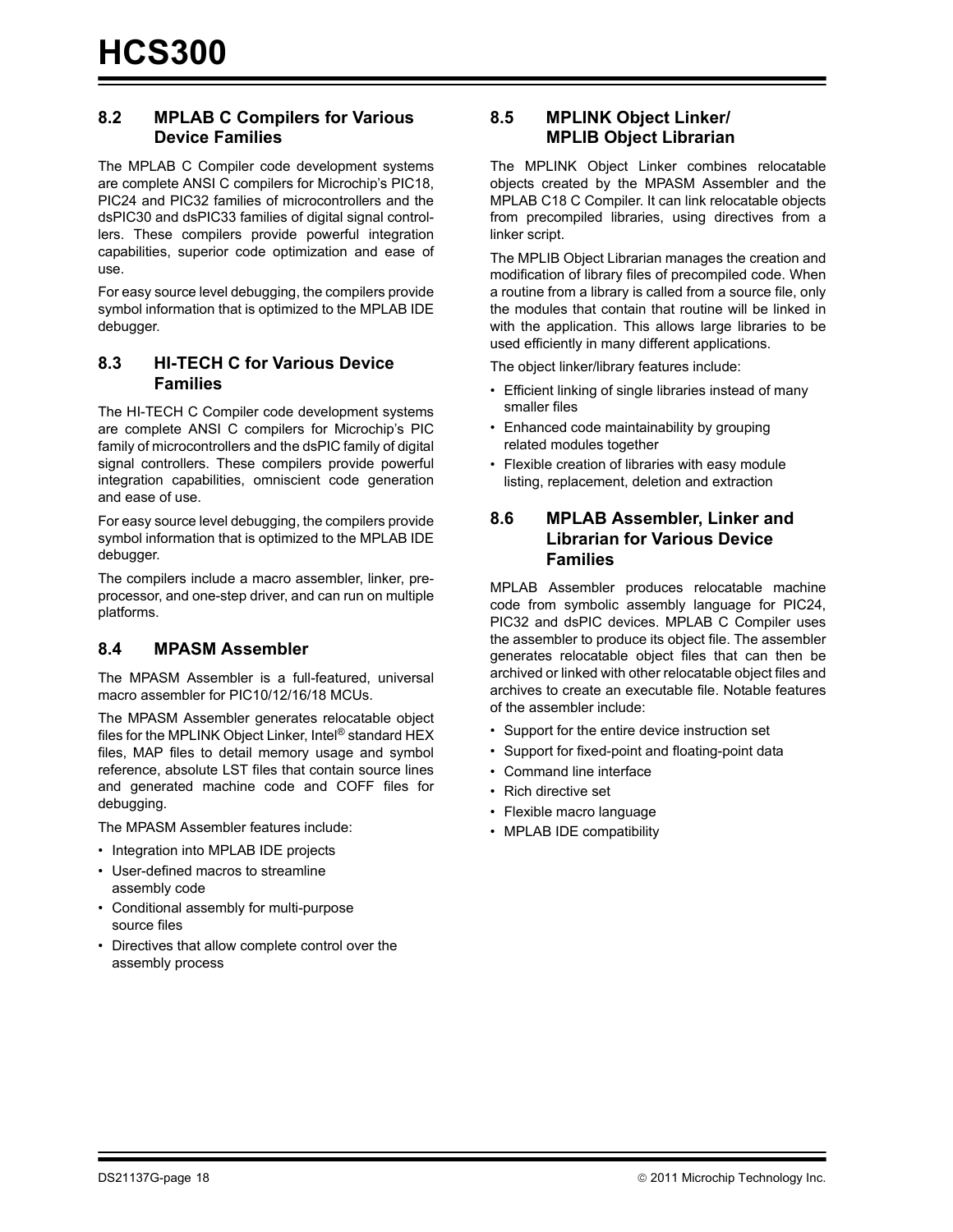#### **8.7 MPLAB SIM Software Simulator**

The MPLAB SIM Software Simulator allows code development in a PC-hosted environment by simulating the PIC MCUs and dsPIC® DSCs on an instruction level. On any given instruction, the data areas can be examined or modified and stimuli can be applied from a comprehensive stimulus controller. Registers can be logged to files for further run-time analysis. The trace buffer and logic analyzer display extend the power of the simulator to record and track program execution, actions on I/O, most peripherals and internal registers.

The MPLAB SIM Software Simulator fully supports symbolic debugging using the MPLAB C Compilers, and the MPASM and MPLAB Assemblers. The software simulator offers the flexibility to develop and debug code outside of the hardware laboratory environment, making it an excellent, economical software development tool.

#### **8.8 MPLAB REAL ICE In-Circuit Emulator System**

MPLAB REAL ICE In-Circuit Emulator System is Microchip's next generation high-speed emulator for Microchip Flash DSC and MCU devices. It debugs and programs PIC® Flash MCUs and dsPIC® Flash DSCs with the easy-to-use, powerful graphical user interface of the MPLAB Integrated Development Environment (IDE), included with each kit.

The emulator is connected to the design engineer's PC using a high-speed USB 2.0 interface and is connected to the target with either a connector compatible with incircuit debugger systems (RJ11) or with the new highspeed, noise tolerant, Low-Voltage Differential Signal (LVDS) interconnection (CAT5).

The emulator is field upgradable through future firmware downloads in MPLAB IDE. In upcoming releases of MPLAB IDE, new devices will be supported, and new features will be added. MPLAB REAL ICE offers significant advantages over competitive emulators including low-cost, full-speed emulation, run-time variable watches, trace analysis, complex breakpoints, a ruggedized probe interface and long (up to three meters) interconnection cables.

#### **8.9 MPLAB ICD 3 In-Circuit Debugger System**

MPLAB ICD 3 In-Circuit Debugger System is Microchip's most cost effective high-speed hardware debugger/programmer for Microchip Flash Digital Signal Controller (DSC) and microcontroller (MCU) devices. It debugs and programs PIC® Flash microcontrollers and dsPIC® DSCs with the powerful, yet easyto-use graphical user interface of MPLAB Integrated Development Environment (IDE).

The MPLAB ICD 3 In-Circuit Debugger probe is connected to the design engineer's PC using a high-speed USB 2.0 interface and is connected to the target with a connector compatible with the MPLAB ICD 2 or MPLAB REAL ICE systems (RJ-11). MPLAB ICD 3 supports all MPLAB ICD 2 headers.

#### **8.10 PICkit 3 In-Circuit Debugger/ Programmer and PICkit 3 Debug Express**

The MPLAB PICkit 3 allows debugging and programming of PIC<sup>®</sup> and dsPIC<sup>®</sup> Flash microcontrollers at a most affordable price point using the powerful graphical user interface of the MPLAB Integrated Development Environment (IDE). The MPLAB PICkit 3 is connected to the design engineer's PC using a full speed USB interface and can be connected to the target via an Microchip debug (RJ-11) connector (compatible with MPLAB ICD 3 and MPLAB REAL ICE). The connector uses two device I/O pins and the reset line to implement in-circuit debugging and In-Circuit Serial Programming™.

The PICkit 3 Debug Express include the PICkit 3, demo board and microcontroller, hookup cables and CDROM with user's guide, lessons, tutorial, compiler and MPLAB IDE software.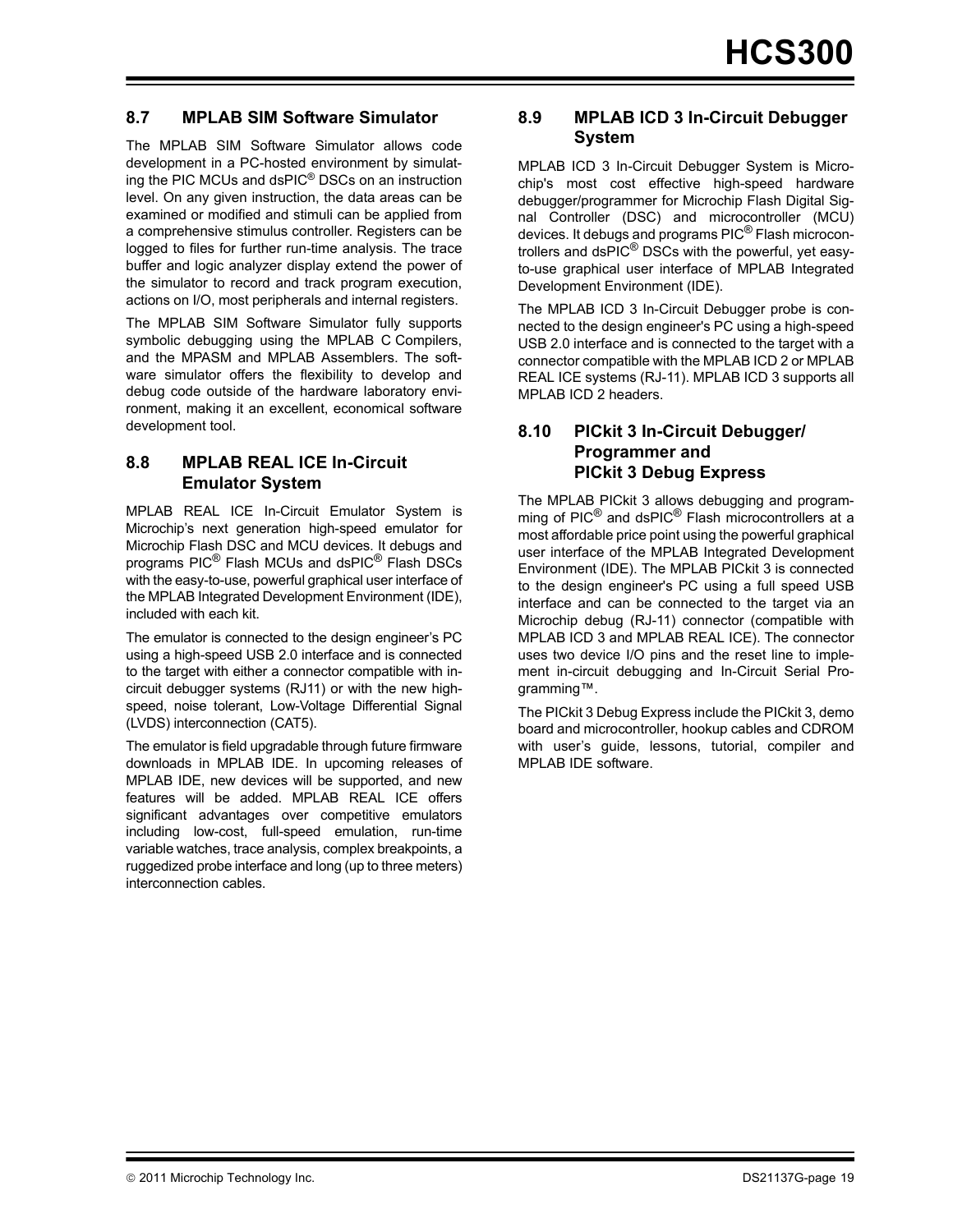#### **8.11 PICkit 2 Development Programmer/Debugger and PICkit 2 Debug Express**

The PICkit™ 2 Development Programmer/Debugger is a low-cost development tool with an easy to use interface for programming and debugging Microchip's Flash families of microcontrollers. The full featured Windows<sup>®</sup> programming interface supports baseline (PIC10F, PIC12F5xx, PIC16F5xx), midrange (PIC12F6xx, PIC16F), PIC18F, PIC24, dsPIC30, dsPIC33, and PIC32 families of 8-bit, 16-bit, and 32-bit microcontrollers, and many Microchip Serial EEPROM products. With Microchip's powerful MPLAB Integrated Development Environment (IDE) the PICkit™ 2 enables in-circuit debugging on most PIC<sup>®</sup> microcontrollers. In-Circuit-Debugging runs, halts and single steps the program while the PIC microcontroller is embedded in the application. When halted at a breakpoint, the file registers can be examined and modified.

The PICkit 2 Debug Express include the PICkit 2, demo board and microcontroller, hookup cables and CDROM with user's guide, lessons, tutorial, compiler and MPLAB IDE software.

#### **8.12 MPLAB PM3 Device Programmer**

The MPLAB PM3 Device Programmer is a universal, CE compliant device programmer with programmable voltage verification at VDDMIN and VDDMAX for maximum reliability. It features a large LCD display (128 x 64) for menus and error messages and a modular, detachable socket assembly to support various package types. The ICSP™ cable assembly is included as a standard item. In Stand-Alone mode, the MPLAB PM3 Device Programmer can read, verify and program PIC devices without a PC connection. It can also set code protection in this mode. The MPLAB PM3 connects to the host PC via an RS-232 or USB cable. The MPLAB PM3 has high-speed communications and optimized algorithms for quick programming of large memory devices and incorporates an MMC card for file storage and data applications.

#### **8.13 Demonstration/Development Boards, Evaluation Kits, and Starter Kits**

A wide variety of demonstration, development and evaluation boards for various PIC MCUs and dsPIC DSCs allows quick application development on fully functional systems. Most boards include prototyping areas for adding custom circuitry and provide application firmware and source code for examination and modification.

The boards support a variety of features, including LEDs, temperature sensors, switches, speakers, RS-232 interfaces, LCD displays, potentiometers and additional EEPROM memory.

The demonstration and development boards can be used in teaching environments, for prototyping custom circuits and for learning about various microcontroller applications.

In addition to the PICDEM™ and dsPICDEM™ demonstration/development board series of circuits, Microchip has a line of evaluation kits and demonstration software for analog filter design, KEELOQ® security ICs, CAN, IrDA®, PowerSmart battery management, SEEVAL® evaluation system, Sigma-Delta ADC, flow rate sensing, plus many more.

Also available are starter kits that contain everything needed to experience the specified device. This usually includes a single application and debug capability, all on one board.

[Check the Microchip web page \(w](http://www.microchip.com)ww.microchip.com) for the complete list of demonstration, development and evaluation kits.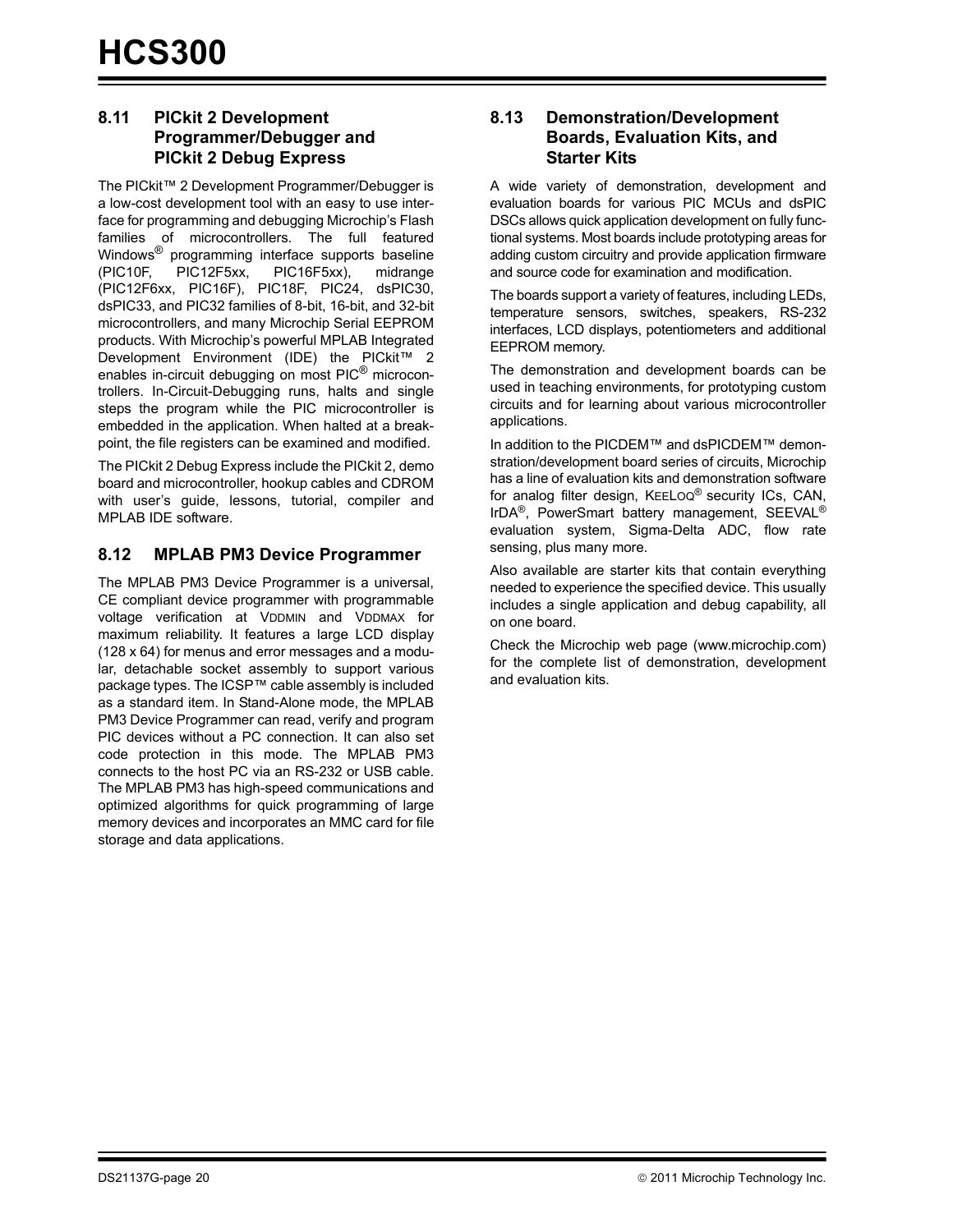#### **9.0 ELECTRICAL CHARACTERISTICS**

| Symbol                   | <b>Item</b>         | Rating                | <b>Units</b>        |
|--------------------------|---------------------|-----------------------|---------------------|
| <b>V<sub>DD</sub></b>    | Supply voltage      | $-0.3$ to 6.6         |                     |
| <b>VIN</b>               | Input voltage       | $-0.3$ to $VDD + 0.3$ | V                   |
| <b>VOUT</b>              | Output voltage      | $-0.3$ to $VDD + 0.3$ | V                   |
| <b>I</b> OUT             | Max output current  | 50                    | mA                  |
| <b>T</b> st <sub>G</sub> | Storage temperature | $-55$ to $+125$       | $^{\circ}$ C (Note) |
| <b>TLSOL</b>             | Lead soldering temp | 300                   | °C (Note)           |
| <b>VESD</b>              | ESD rating          | 4000                  |                     |

#### **TABLE 9-1: ABSOLUTE MAXIMUM RATINGS**

**Note:** Stresses above those listed under "ABSOLUTE MAXIMUM RATINGS" may cause permanent damage to the device.

#### **TABLE 9-2: DC CHARACTERISTICS**

| Commercial<br>$(C)$ :<br>Industrial<br>$(1)$ : |              | Tamb = $0^{\circ}$ C to +70 $^{\circ}$ C<br>Tamb = -40 $^{\circ}$ C to +85 $^{\circ}$ C |                  |                     |                    |                     |                            |                |                                                              |
|------------------------------------------------|--------------|-----------------------------------------------------------------------------------------|------------------|---------------------|--------------------|---------------------|----------------------------|----------------|--------------------------------------------------------------|
|                                                |              |                                                                                         | 2.0V < VDD < 3.0 |                     |                    | $3.0 <$ VDD $< 6.3$ |                            |                |                                                              |
| <b>Parameter</b>                               | Sym.         | Min.                                                                                    | Typ. $1$         | Max.                | Min.               | Typ. <sup>1</sup>   | Max.                       | <b>Unit</b>    | <b>Conditions</b>                                            |
| Operating cur-<br>rent $(avg)^2$               | Icc          |                                                                                         | 0.2              | 1                   |                    | 1.0                 | 2.5                        | mA             | $VDD = 3.0V$<br>$VDD = 6.3V$                                 |
| Standby current                                | <b>ICCS</b>  |                                                                                         | 0.1              | 1.0                 |                    | 0.1                 | 1.0                        | μA             |                                                              |
| Auto-shutoff<br>current <sup>3,4</sup>         | <b>ICCS</b>  |                                                                                         | 40               | 75                  |                    | 160                 | 650                        | μA             |                                                              |
| High level Input<br>voltage                    | <b>VIH</b>   | 0.55V <sub>DD</sub>                                                                     |                  | $VDD+$<br>0.3       | 0.55VDD            |                     | $V$ <sub>DD</sub> +<br>0.3 | $\vee$         |                                                              |
| Low level input<br>voltage                     | VIL          | $-0.3$                                                                                  |                  | 0.15VDD             | $-0.3$             |                     | 0.15VDD                    | $\vee$         |                                                              |
| High level output<br>voltage                   | <b>VOH</b>   | 0.6V <sub>DD</sub>                                                                      |                  |                     | 0.6V <sub>DD</sub> |                     |                            | $\vee$         | $IOH = -1.0$ mA $VDD = 2.0V$<br>$IOH = -2.0$ mA $VDD = 6.3V$ |
| Low level out-<br>put voltage                  | <b>VOL</b>   |                                                                                         |                  | 0.08V <sub>DD</sub> |                    |                     | 0.08V <sub>DD</sub>        | $\vee$         | $IOL = 1.0$ mA $VDD = 2.0V$<br>$10L = 2.0$ mA $VDD = 6.3V$   |
| LED sink<br>current <sup>5</sup>               | <b>ILED</b>  | 1.0                                                                                     | 1.8              | 2.5                 | 2.0                | 2.7                 | 3.7                        | m <sub>A</sub> | $VLED6 = 1.5V VDD = 3.0V$<br>$VLED6 = 1.5V VDD = 6.3V$       |
| Pull-down<br>Resistance;<br>S0-S3              | <b>Rs0-3</b> | 40                                                                                      | 60               | 80                  | 40                 | 60                  | 80                         | $k\Omega$      | $VDD = 4.0V$                                                 |
| Pull-down<br>Resistance;<br><b>PWM</b>         | <b>RPWM</b>  | 80                                                                                      | 120              | 160                 | 80                 | 120                 | 160                        | $k\Omega$      | $VDD = 4.0V$                                                 |

**Note 1:** Typical values are at 25 °C.

**2:** No load.

**3:** Auto-shutoff current specification does not include the current through the input pull-down resistors.

**4:** These values are characterized but not tested.

**5:** With VLOW Sel = 0 for operation from 2.0V to 3.0V and VLOW Sel = 1 for operation from 3.0V to 6.3V.

**6:** VLED is the voltage drop across the terminals of the LED.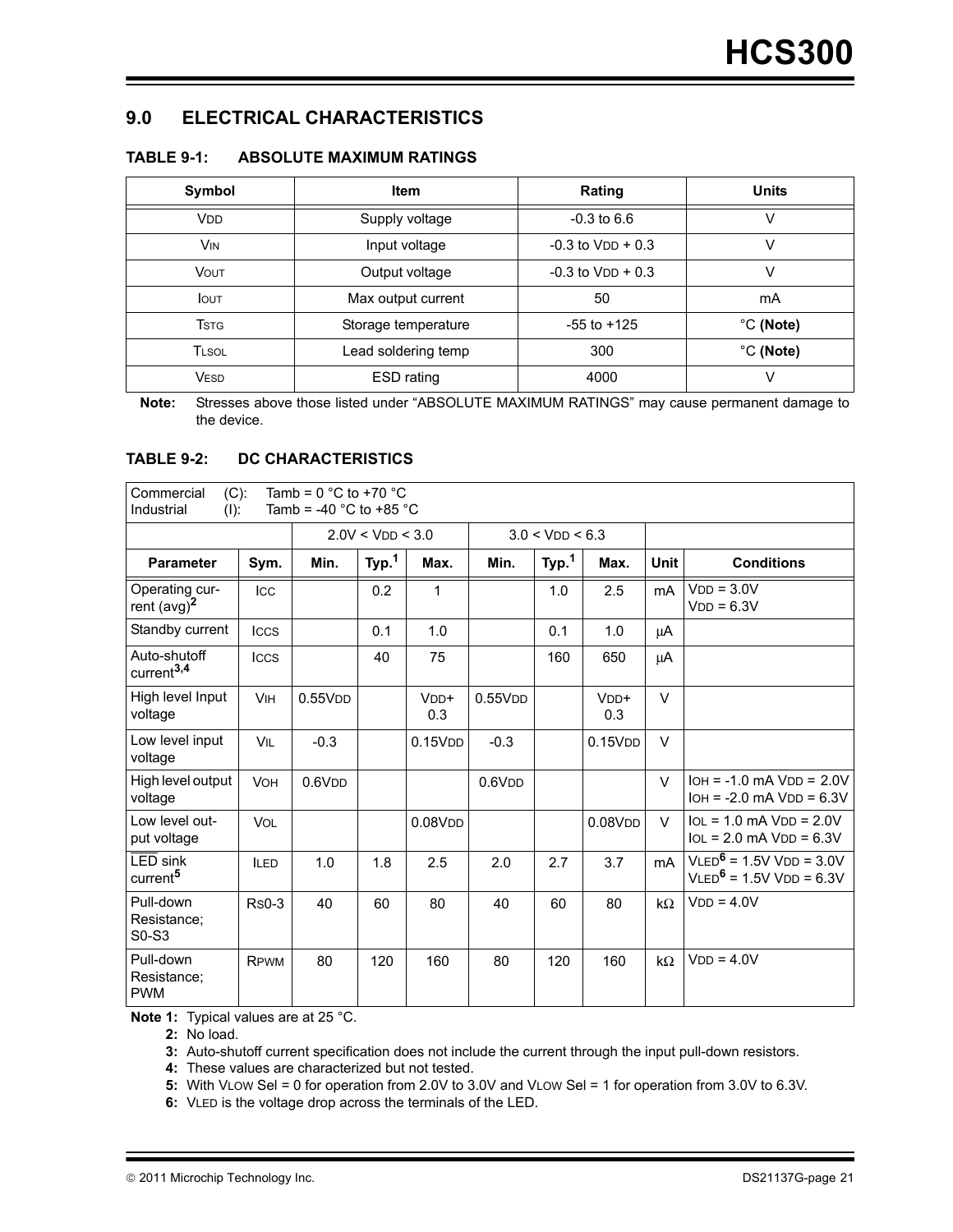#### <span id="page-21-0"></span>**FIGURE 9-1: POWER-UP AND TRANSMIT TIMING**



#### **TABLE 9-3: POWER-UP AND TRANSMIT TIMING(2)**

 $VDD = +3.5$  to 13.0V Commercial(C): Tamb =  $0^{\circ}$ C to +70 $^{\circ}$ C Industrial(I): Tamb = -40 $^{\circ}$ C to +85 $^{\circ}$ C

| Symbol | <b>Parameter</b>                  | Min         | Max         | Unit | <b>Remarks</b> |
|--------|-----------------------------------|-------------|-------------|------|----------------|
| TBP    | Time to second button press       | $10 + Code$ | $26 + Code$ | ms   | (Note 1)       |
|        |                                   | Word        | Word        |      |                |
| Ttd    | Transmit delay from button detect | 10          | 26          | ms   |                |
| Трв    | Debounce Delay                    | 6           | 15          | ms   |                |
| Тто    | Auto-shutoff time-out period      | 20          | 120         |      |                |

**Note 1:** TBP is the time in which a second button can be pressed without completion of the first code word and the intention was to press the combination of buttons.

**2:** Typical values - not tested in production.

#### **FIGURE 9-2: CODE WORD FORMAT**

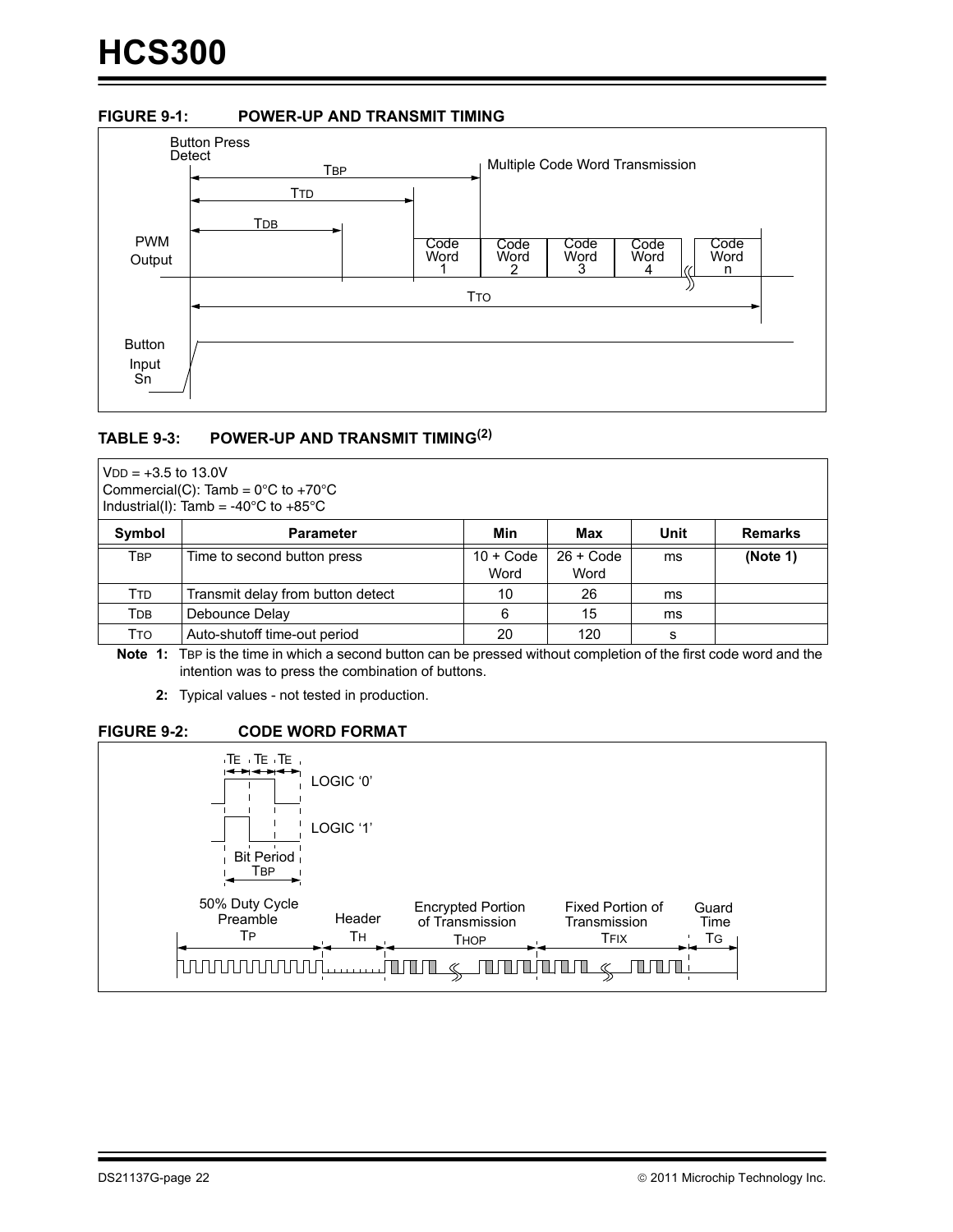#### <span id="page-22-0"></span>**FIGURE 9-3: CODE WORD FORMAT: PREAMBLE/HEADER PORTION**



#### **FIGURE 9-4: CODE WORD FORMAT: DATA PORTION**



#### **TABLE 9-4: CODE WORD TRANSMISSION TIMING REQUIREMENTS**

| $VDD = +2.0$ to 6.0V<br>Commercial(C):Tamb = $0^{\circ}$ C to +70 $^{\circ}$ C |                                       |                        | <b>Code Words Transmitted</b> |       |       |      |            |      |         |            |      |       |
|--------------------------------------------------------------------------------|---------------------------------------|------------------------|-------------------------------|-------|-------|------|------------|------|---------|------------|------|-------|
|                                                                                | Industrial(I):Tamb = -40 °C to +85 °C |                        |                               | All   |       |      | 1 out of 2 |      |         | 1 out of 4 |      |       |
| Symbol                                                                         | <b>Characteristic</b>                 | <b>Number</b><br>of TE | Min.                          | Typ.  | Max.  | Min. | Typ.       | Max. | Min.    | Typ.       | Max. | Units |
| <b>TE</b>                                                                      | Basic pulse element                   | 1                      | 260                           | 400   | 660   | 130  | 200        | 330  | 65      | 100        | 165  | μs    |
| <b>TBP</b>                                                                     | PWM bit pulse width                   | 3                      | 780                           | 1200  | 1980  | 390  | 600        | 990  | 195     | 300        | 495  | μs    |
| <b>TP</b>                                                                      | Preamble duration                     | 23                     | 6.0                           | 9.2   | 15.2  | 3.0  | 4.6        | 7.6  | 1.5     | 2.3        | 3.8  | ms    |
| Τн                                                                             | Header duration                       | 10                     | 2.6                           | 4.0   | 6.6   | 1.3  | 2.0        | 3.3  | 0.7     | 1.0        | 1.7  | ms    |
| Тнор                                                                           | Hopping code duration                 | 96                     | 25.0                          | 38.4  | 63.4  | 12.5 | 19.2       | 31.7 | 6.2     | 9.6        | 15.8 | ms    |
| <b>TFIX</b>                                                                    | Fixed code duration                   | 102                    | 26.5                          | 40.8  | 67.3  | 13.3 | 20.4       | 33.7 | 6.6     | 10.2       | 16.8 | ms    |
| TG                                                                             | <b>Guard Time</b>                     | 39                     | 10.1                          | 15.6  | 25.7  | 5.1  | 7.8        | 12.9 | $2.5\,$ | 3.9        | 6.4  | ms    |
|                                                                                | <b>Total Transmit Time</b>            | 270                    | 70.2                          | 108.0 | 178.2 | 35.1 | 54.0       | 89.1 | 17.6    | 27.0       | 44.6 | ms    |
|                                                                                | PWM data rate                         |                        | 1282                          | 833   | 505   | 2564 | 1667       | 1010 | 5128    | 3333       | 2020 | bps   |

**Note:** The timing parameters are not tested but derived from the oscillator clock.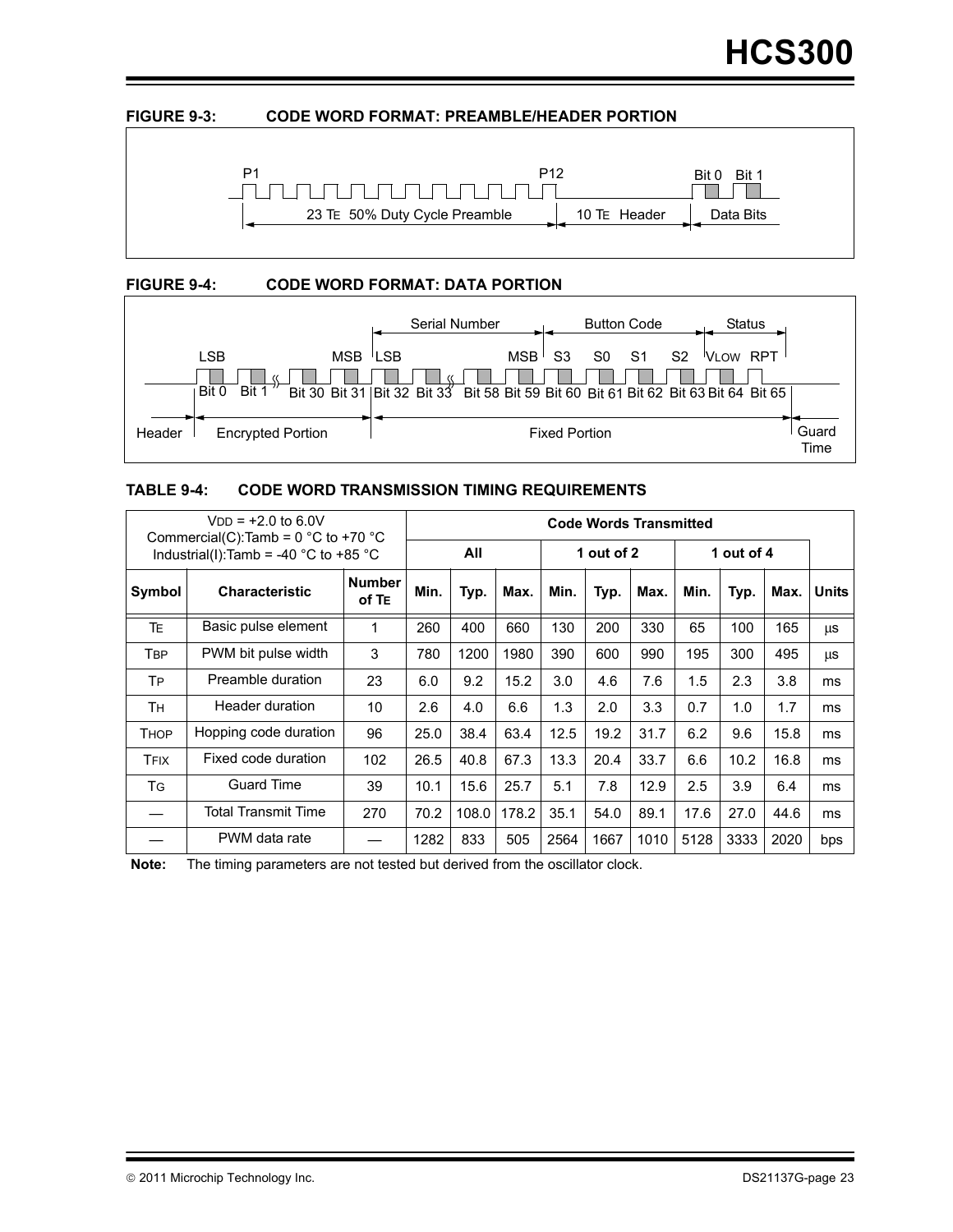# **HCS300**

#### **FIGURE 9-5: HCS300 TE VS. TEMP**

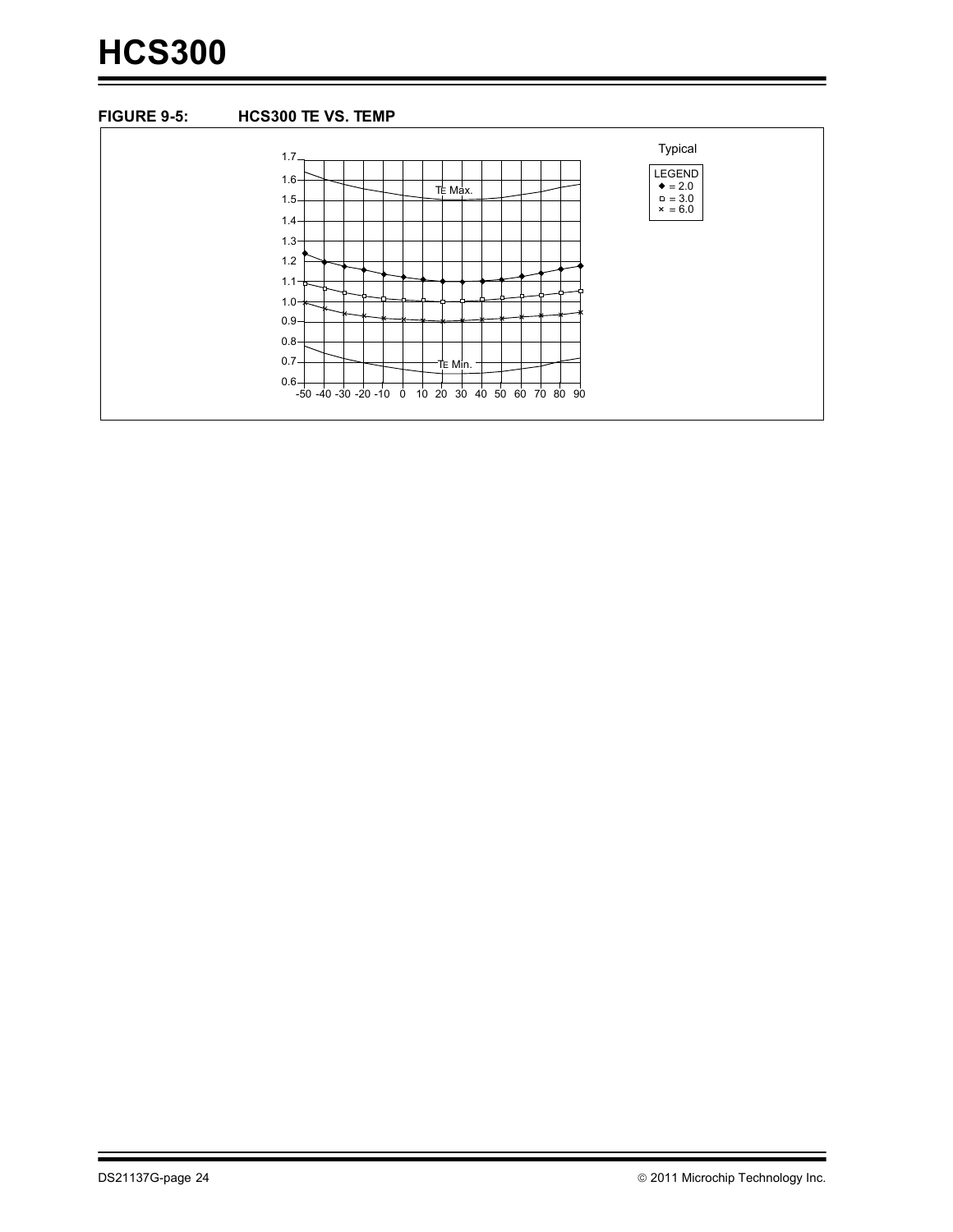#### **10.0 PACKAGING INFORMATION**

#### **10.1 Package Marking Information**

8-Lead PDIP **Example** 



#### 8-Lead SOIC **Example**







| Legend: | XXX Customer specific information*<br>Year code (last digit of calendar year)<br>Y<br>Year code (last 2 digits of calendar year)<br>YY<br>Week code (week of January 1 is week '01')<br><b>WW</b><br><b>NNN</b><br>Alphanumeric traceability code |                                                                                                                                                                                                              |
|---------|---------------------------------------------------------------------------------------------------------------------------------------------------------------------------------------------------------------------------------------------------|--------------------------------------------------------------------------------------------------------------------------------------------------------------------------------------------------------------|
| Note:   |                                                                                                                                                                                                                                                   | In the event the full Microchip part number cannot be marked on one line, it will<br>be carried over to the next line thus limiting the number of available characters<br>for customer specific information. |

Standard PIC device marking consists of Microchip part number, year code, week code, and traceability code. For PIC device marking beyond this, certain price adders apply. Please check with your Microchip Sales Office. For QTP devices, any special marking adders are included in QTP price.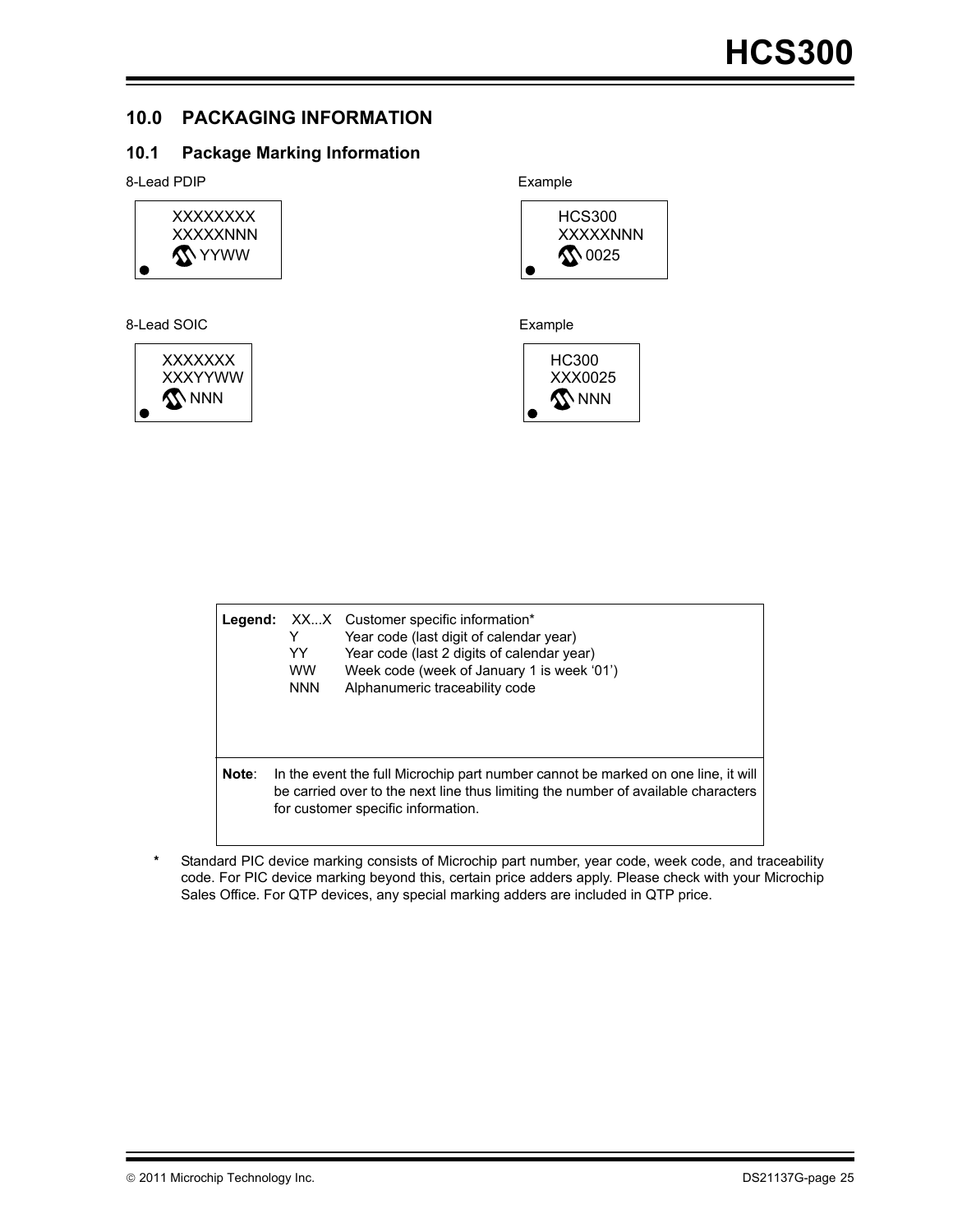#### $10.2$ **Package Details**

#### 8-Lead Plastic Dual In-Line (P) - 300 mil Body [PDIP]

Note: For the most current package drawings, please see the Microchip Packaging Specification located at http://www.microchip.com/packaging



|                                 | Units          |            | <b>INCHES</b> |            |
|---------------------------------|----------------|------------|---------------|------------|
| <b>Dimension Limits</b>         |                | <b>MIN</b> | <b>NOM</b>    | <b>MAX</b> |
| Number of Pins                  | N              |            | 8             |            |
| Pitch                           | е              |            | .100 BSC      |            |
| Top to Seating Plane            | A              |            |               | .210       |
| <b>Molded Package Thickness</b> | A2             | .115       | .130          | .195       |
| <b>Base to Seating Plane</b>    | A <sub>1</sub> | .015       |               |            |
| Shoulder to Shoulder Width      | Е              | .290       | .310          | .325       |
| Molded Package Width            | E <sub>1</sub> | .240       | .250          | .280       |
| Overall Length                  | D              | .348       | .365          | .400       |
| Tip to Seating Plane            | L              | .115       | .130          | .150       |
| <b>Lead Thickness</b>           | c              | .008       | .010          | .015       |
| <b>Upper Lead Width</b>         | b <sub>1</sub> | .040       | .060          | .070       |
| Lower Lead Width                | b              | .014       | .018          | .022       |
| Overall Row Spacing §           | eВ             |            |               | .430       |

#### Notes:

1. Pin 1 visual index feature may vary, but must be located with the hatched area.

2. § Significant Characteristic.

3. Dimensions D and E1 do not include mold flash or protrusions. Mold flash or protrusions shall not exceed .010" per side.

4. Dimensioning and tolerancing per ASME Y14.5M.

BSC: Basic Dimension. Theoretically exact value shown without tolerances.

Microchip Technology Drawing C04-018B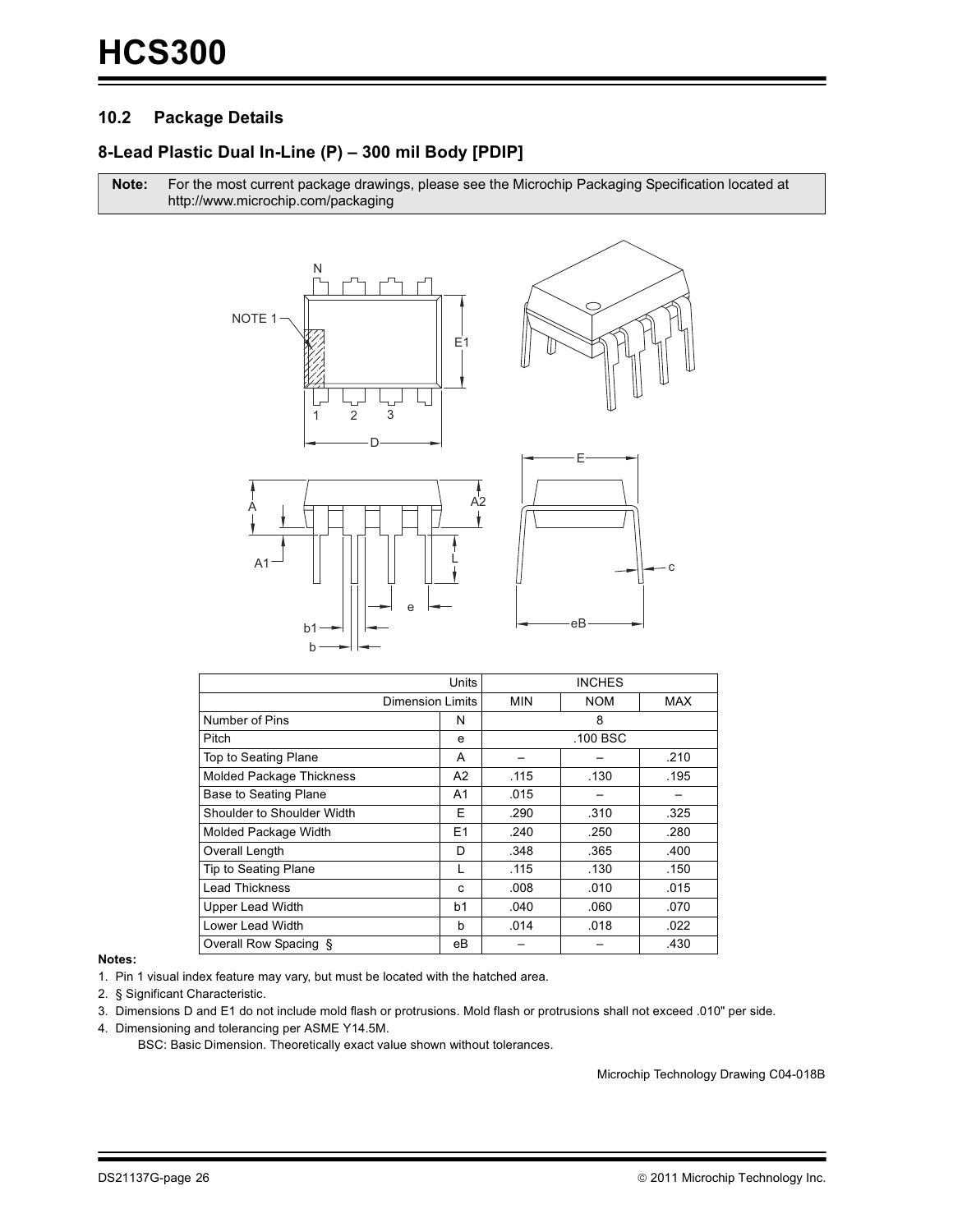

#### 8-Lead Plastic Small Outline (SN) - Narrow, 3.90 mm Body [SOIC]

http://www.microchip.com/packaging

**Note:** For the most current package drawings, please see the Microchip Packaging Specification located at

Microchip Technology Drawing No. C04-057C Sheet 1 of 2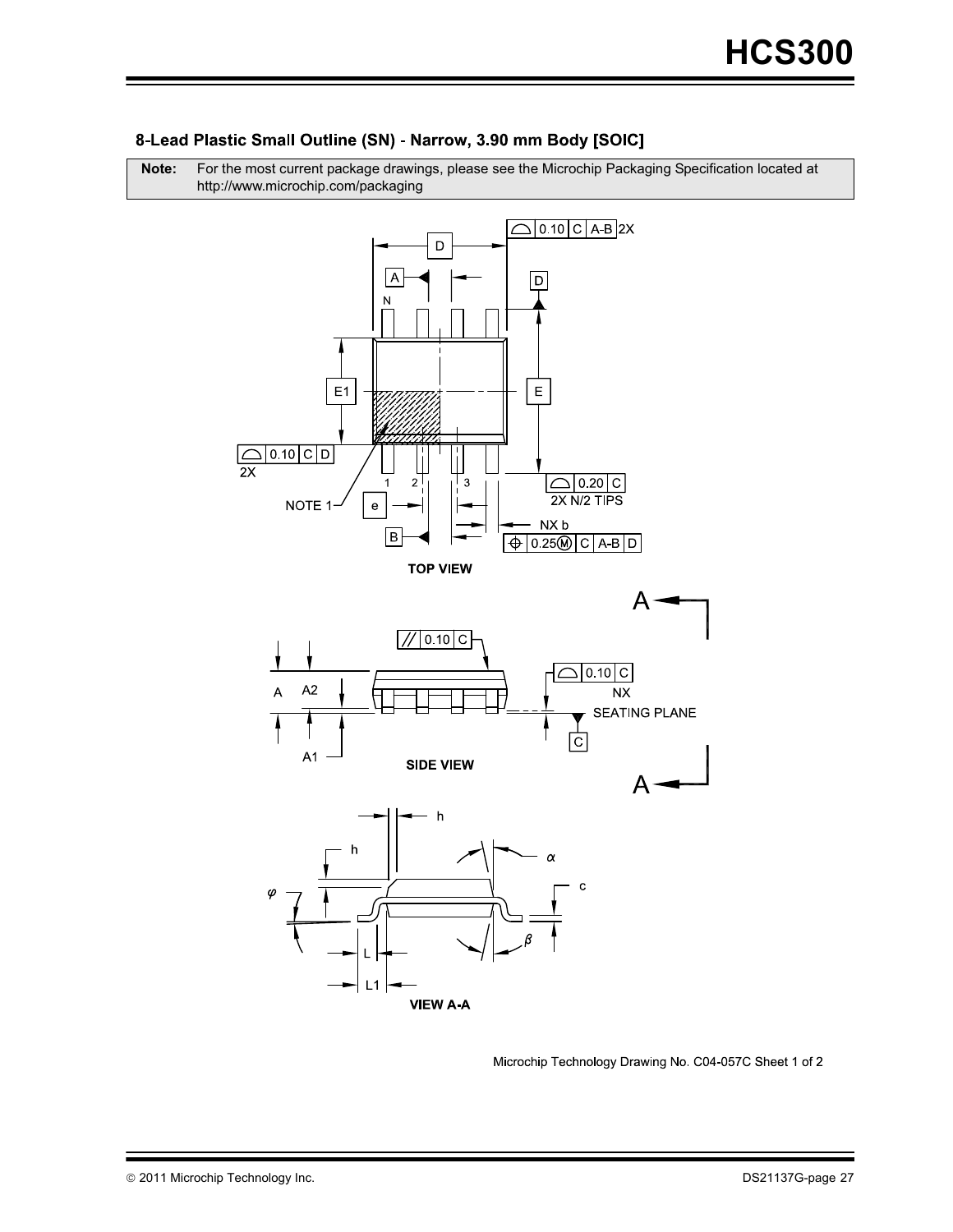#### 8-Lead Plastic Small Outline (SN) - Narrow, 3.90 mm Body [SOIC]

**Note:** For the most current package drawings, please see the Microchip Packaging Specification located at http://www.microchip.com/packaging



| Units                    |    | <b>MILLIMETERS</b> |            |             |
|--------------------------|----|--------------------|------------|-------------|
| <b>Dimension Limits</b>  |    | <b>MIN</b>         | <b>NOM</b> | <b>MAX</b>  |
| Number of Pins           | N  | 8                  |            |             |
| Pitch                    | e  | 1.27 BSC           |            |             |
| Overall Height           | Α  |                    |            | 1.75        |
| Molded Package Thickness | A2 | 1.25               |            |             |
| Standoff<br>ş            | A1 | 0.10               |            | 0.25        |
| Overall Width            | Е  |                    | 6.00 BSC   |             |
| Molded Package Width     | E1 | 3 90 BSC           |            |             |
| Overall Length           | D  | 4 90 BSC           |            |             |
| Chamfer (Optional)       | h  | 0.25               |            | 0.50        |
| Foot Length              |    | 0.40               |            | 1.27        |
| Footprint                | L1 | 1.04 REF           |            |             |
| Foot Angle               | φ  | $0^{\circ}$        |            | $8^{\circ}$ |
| <b>Lead Thickness</b>    | C  | 0.17               |            | 0.25        |
| <b>Lead Width</b>        | b  | 0.31               |            | 0.51        |
| Mold Draft Angle Top     | α  | $5^{\circ}$        |            | $15^\circ$  |
| Mold Draft Angle Bottom  | β  | $5^{\circ}$        |            | $15^\circ$  |

#### Notes:

1. Pin 1 visual index feature may vary, but must be located within the hatched area.

2. § Significant Characteristic

3. Dimensions D and E1 do not include mold flash or protrusions. Mold flash or protrusions shall not exceed 0.15mm per side.

4. Dimensioning and tolerancing per ASME Y14.5M

BSC: Basic Dimension. Theoretically exact value shown without tolerances.

REF: Reference Dimension, usually without tolerance, for information purposes only.

Microchip Technology Drawing No. C04-057C Sheet 2 of 2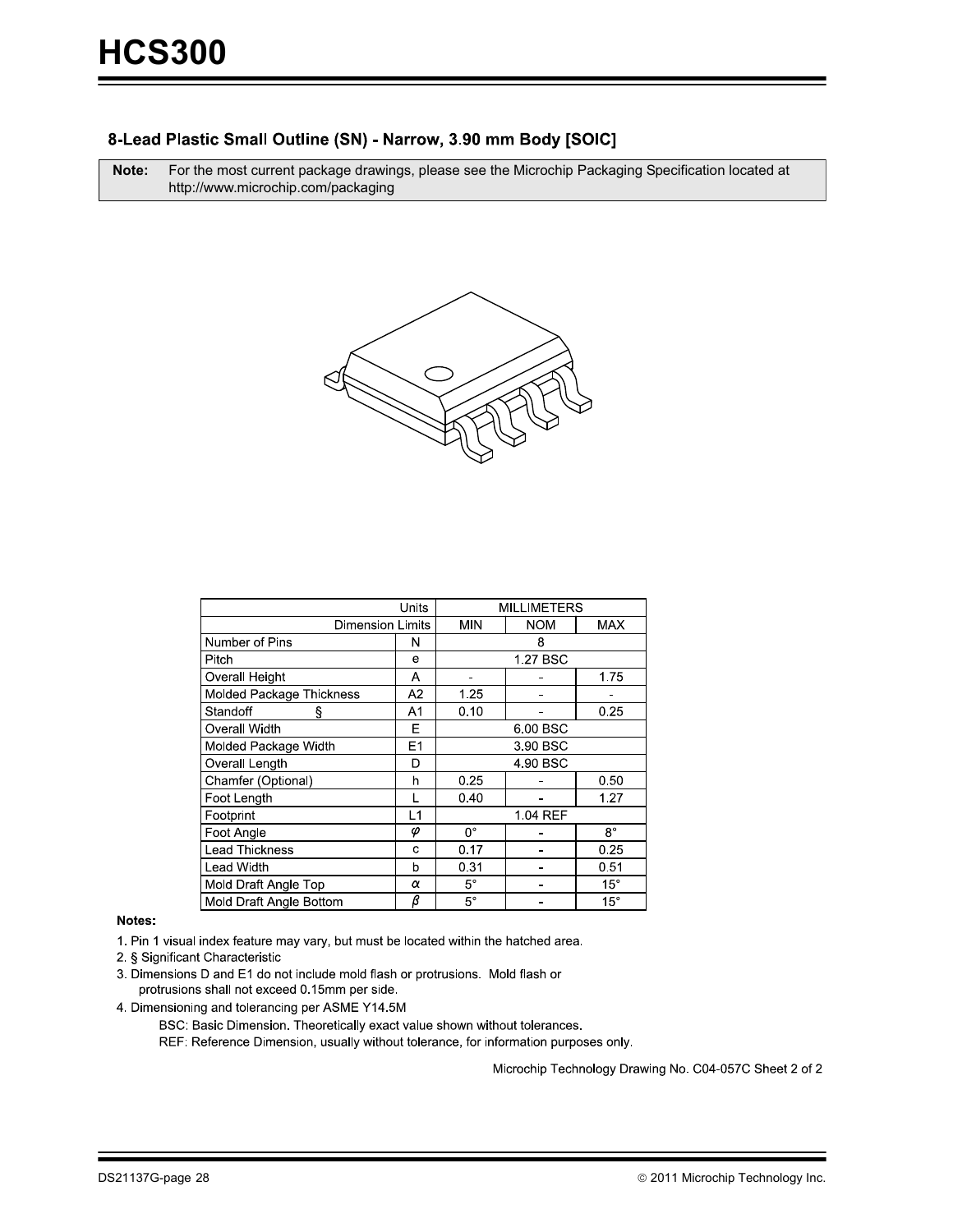#### **8-Lead Plastic Small Outline (SN) – Narrow, 3.90 mm Body [SOIC]**

Note: r the most current package drawings, please see the Microchip Packaging Specification located at http://www.microchip.com/packaging



RECOMMENDED LAND PATTERN

| Units                   |    | <b>MILLIMETERS</b> |            |            |
|-------------------------|----|--------------------|------------|------------|
| Dimension Limits I      |    | <b>MIN</b>         | <b>NOM</b> | <b>MAX</b> |
| Contact Pitch           |    |                    | 1.27 BSC   |            |
| Contact Pad Spacing     |    |                    | 5.40       |            |
| Contact Pad Width (X8)  | Χ1 |                    |            | 0.60       |
| Contact Pad Length (X8) |    |                    |            | 1.55       |

Notes:

1. Dimensioning and tolerancing per ASME Y14.5M

BSC: Basic Dimension. Theoretically exact value shown without tolerances.

Microchip Technology Drawing No. C04-2057A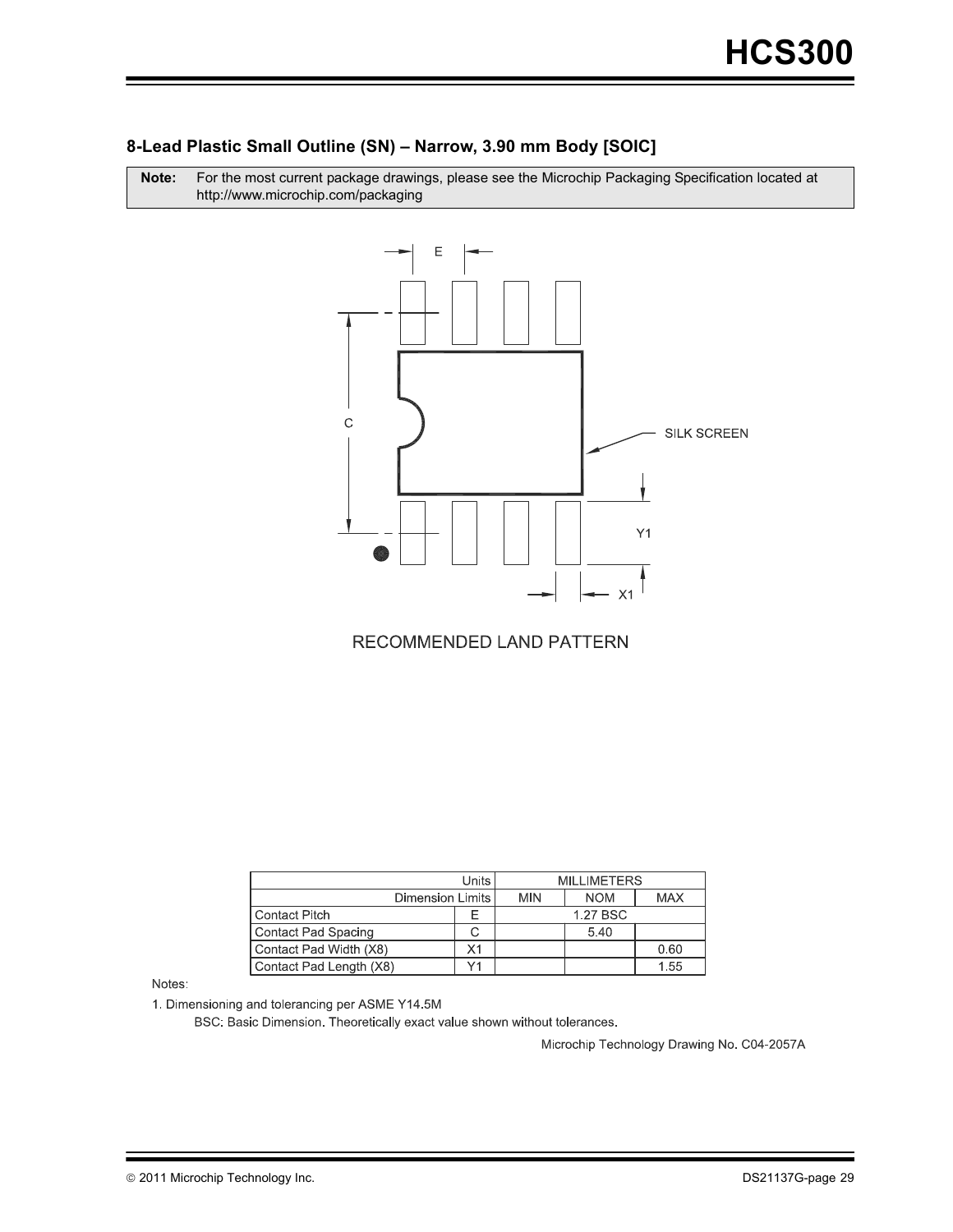#### **APPENDIX A: ADDITIONAL INFORMATION**

Microchip's Secure Data Products are covered by some or all of the following:

Code hopping encoder patents issued in European countries and U.S.A.

Secure learning patents issued in European countries, U.S.A. and R.S.A.

#### **REVISION HISTORY**

#### **Revision G (June 2011)**

- Updated the following sections: Develoment Support, The Microchip Web Site, Reader Response and HCS300 Product Identification System
- Added new section **Appendix A**
- Minor formatting and text changes were incorporated throughout the document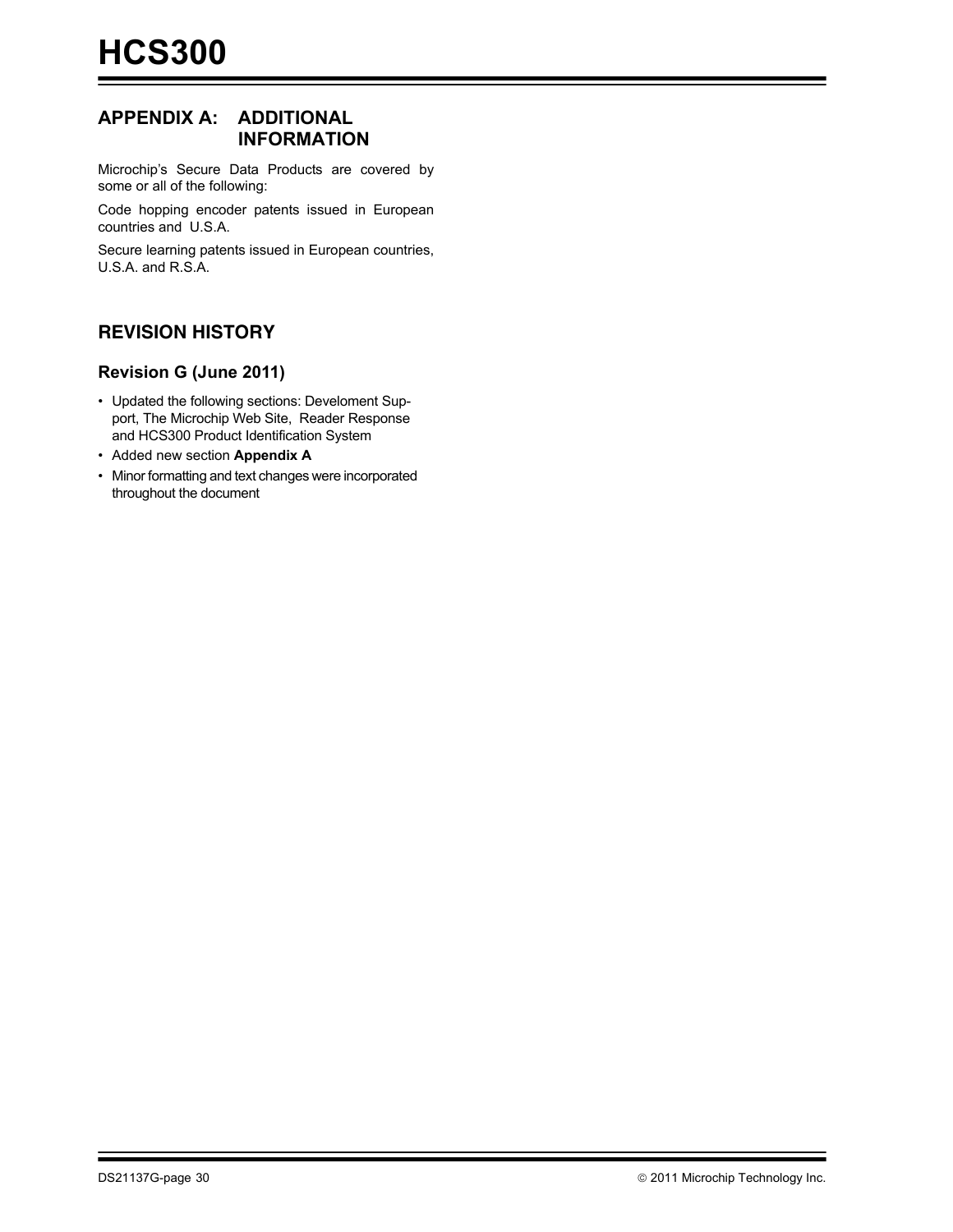#### **THE MICROCHIP WEB SITE**

[Microchip provides online support via our WWW site at](http://www.microchip.com) www.microchip.com. This web site is used as a means to make files and information easily available to customers. Accessible by using your favorite Internet browser, the web site contains the following information:

- **Product Support** [Data sheet](https://www.application-datasheet.com/)s and errata, application notes and sample programs, design resources, user's guides and hardware support documents, latest software releases and archived software
- **General Technical Support** Frequently Asked Questions (FAQ), technical support requests, online discussion groups, Microchip consultant program member listing
- **Business of Microchip** Product selector and ordering guides, latest Microchip press releases, listing of seminars and events, listings of Microchip sales offices, distributors and factory representatives

#### **CUSTOMER CHANGE NOTIFICATION SERVICE**

Microchip's customer notification service helps keep customers current on Microchip products. Subscribers will receive e-mail notification whenever there are changes, updates, revisions or errata related to a specified product family or development tool of interest.

[To register, access the Microchip web site at](http://www.microchip.com) www.microchip.com. Under "Support", click on "Customer Change Notification" and follow the registration instructions.

#### **CUSTOMER SUPPORT**

Users of Microchip products can receive assistance through several channels:

- Distributor or Representative
- Local Sales Office
- Field Application Engineer (FAE)
- Technical Support
- Development Systems Information Line

Customers should contact their distributor, representative or field application engineer (FAE) for support. Local sales offices are also available to help customers. A listing of sales offices and locations is included in the back of this document.

**[Technical support is available through the web site](http://www.microchip.com) [at:](http://www.microchip.com) http://microchip.com/support**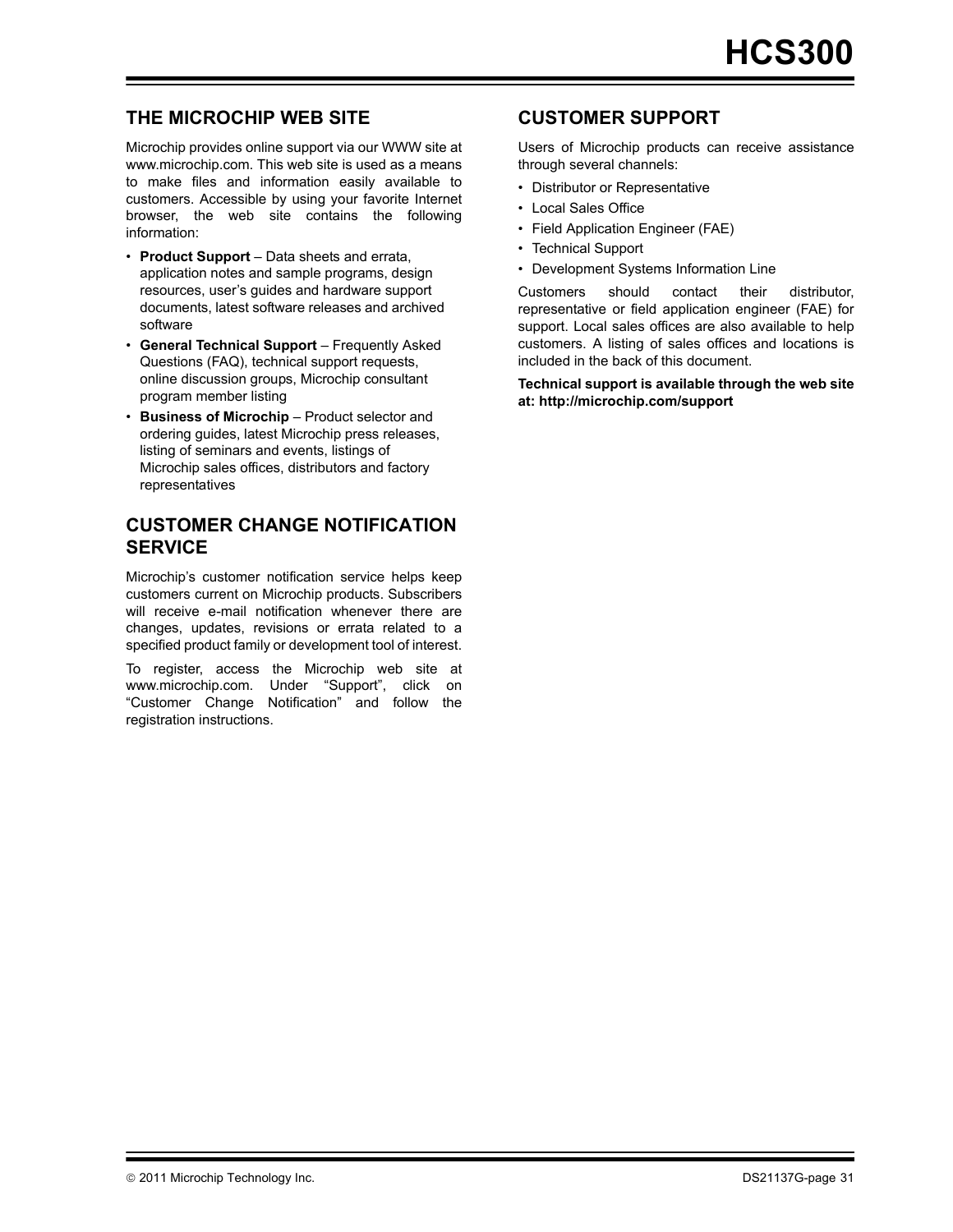#### **READER RESPONSE**

It is our intention to provide you with the best documentation possible to ensure successful use of your Microchip product. If you wish to provide your comments on organization, clarity, subject matter, and ways in which our documentation can better serve you, please FAX your comments to the Technical Publications Manager at (480) 792-4150.

Please list the following information, and use this outline to provide us with your comments about this document.

| TO:<br>RE: | <b>Technical Publications Manager</b><br>Reader Response                                                                                                                                                                       | Total Pages Sent ________   |
|------------|--------------------------------------------------------------------------------------------------------------------------------------------------------------------------------------------------------------------------------|-----------------------------|
|            |                                                                                                                                                                                                                                |                             |
|            |                                                                                                                                                                                                                                |                             |
|            | Address and the contract of the contract of the contract of the contract of the contract of the contract of the contract of the contract of the contract of the contract of the contract of the contract of the contract of th |                             |
|            |                                                                                                                                                                                                                                |                             |
|            |                                                                                                                                                                                                                                |                             |
|            | Application (optional):                                                                                                                                                                                                        |                             |
|            | Would you like a reply? Y N                                                                                                                                                                                                    |                             |
|            | Device: HCS300                                                                                                                                                                                                                 | Literature Number: DS21137G |
|            | Questions:                                                                                                                                                                                                                     |                             |
|            | 1. What are the best features of this document?                                                                                                                                                                                |                             |
| 2.         | How does this document meet your hardware and software development needs?                                                                                                                                                      |                             |
|            |                                                                                                                                                                                                                                |                             |
|            |                                                                                                                                                                                                                                |                             |
| 3.         | Do you find the organization of this document easy to follow? If not, why?                                                                                                                                                     |                             |
|            |                                                                                                                                                                                                                                |                             |
| 4.         | What additions to the document do you think would enhance the structure and subject?                                                                                                                                           |                             |
|            |                                                                                                                                                                                                                                |                             |
| 5.         | What deletions from the document could be made without affecting the overall usefulness?                                                                                                                                       |                             |
|            |                                                                                                                                                                                                                                |                             |
|            | 6. Is there any incorrect or misleading information (what and where)?                                                                                                                                                          |                             |
|            |                                                                                                                                                                                                                                |                             |
| 7.         | How would you improve this document?                                                                                                                                                                                           |                             |
|            |                                                                                                                                                                                                                                |                             |
|            |                                                                                                                                                                                                                                |                             |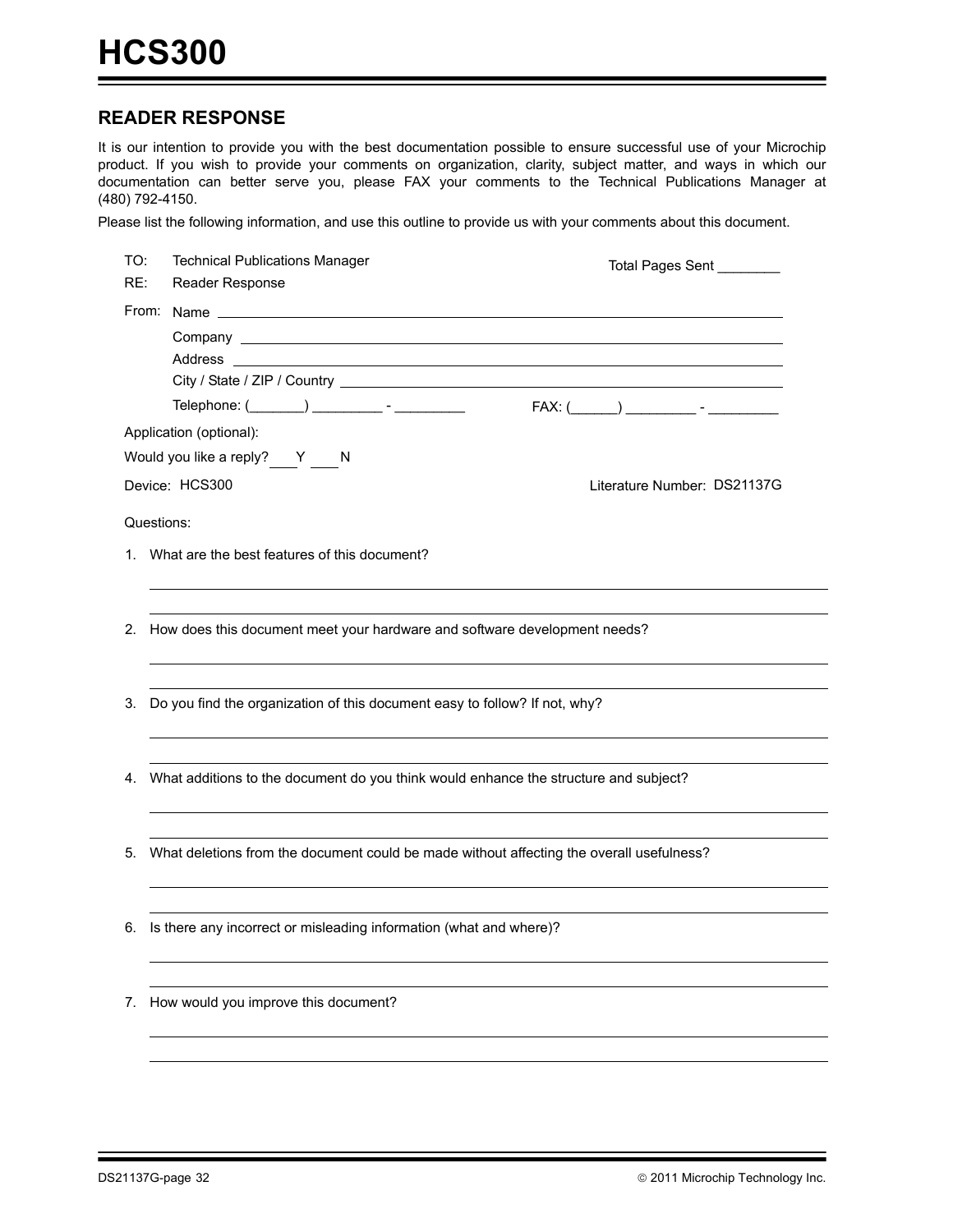#### **HCS300 PRODUCT IDENTIFICATION SYSTEM**

To order or obtain information, e.g., on pricing or delivery, refer to the factory or the listed sales office.

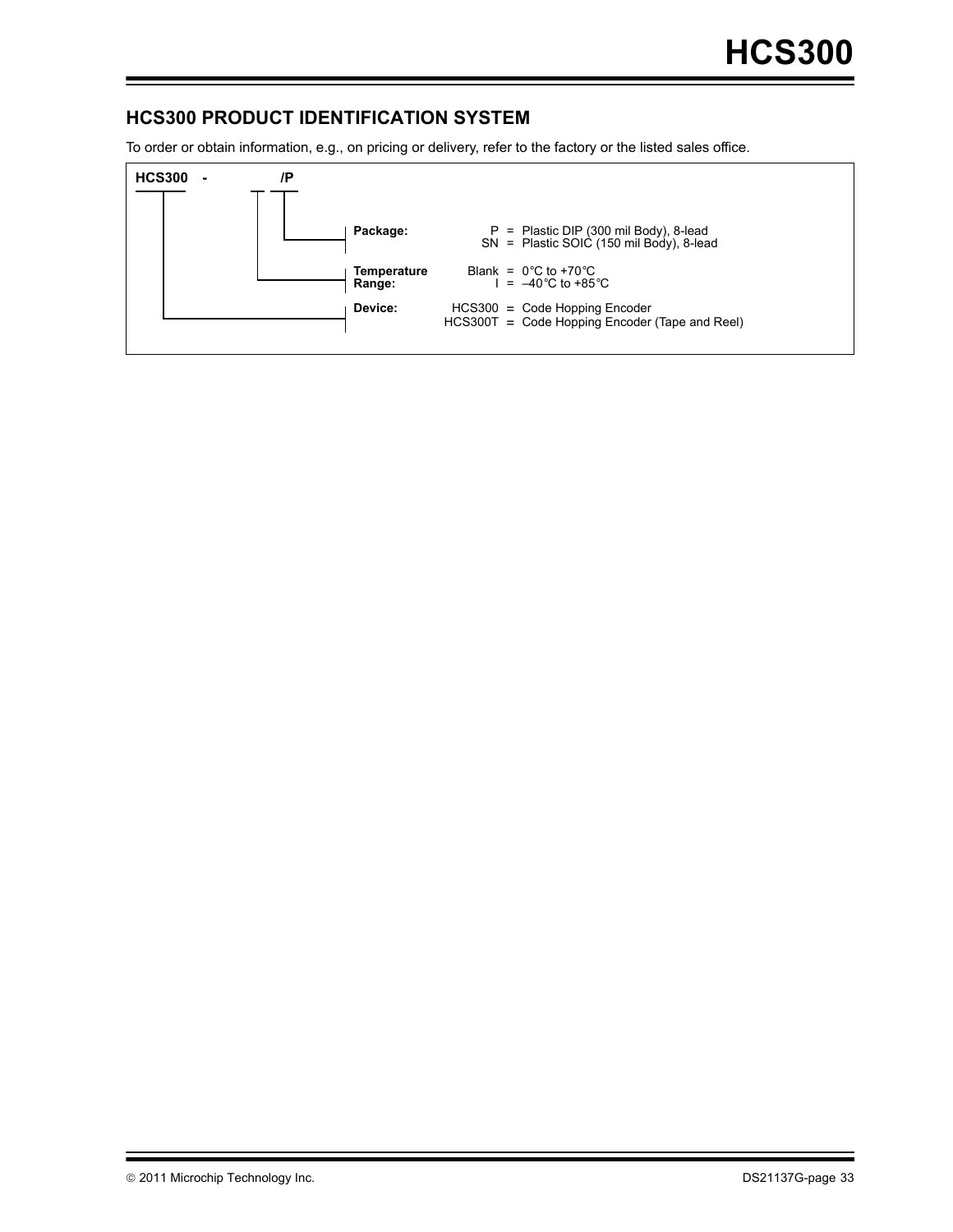**NOTES:**

۳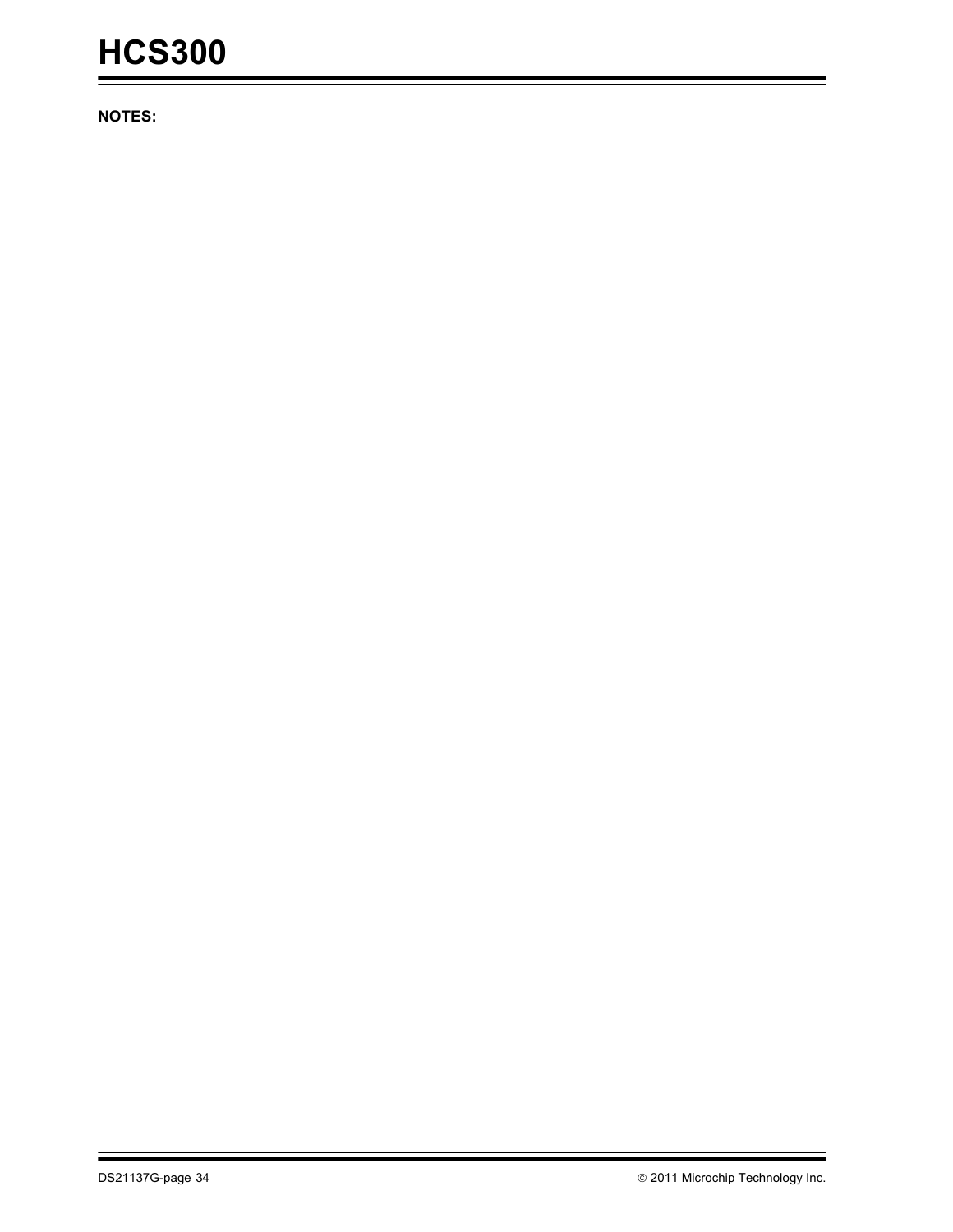#### **Note the following details of the code protection feature on Microchip devices:**

- Microchip products meet the specification contained in their particular Microchip [Data Sheet.](https://www.application-datasheet.com/)
- Microchip believes that its family of products is one of the most secure families of its kind on the market today, when used in the intended manner and under normal conditions.
- There are dishonest and possibly illegal methods used to breach the code protection feature. All of these methods, to our knowledge, require using the Microchip products in a manner outside the operating specifications contained in Microchip's Data Sheets. Most likely, the person doing so is engaged in theft of intellectual property.
- Microchip is willing to work with the customer who is concerned about the integrity of their code.
- Neither Microchip nor any other semiconductor manufacturer can guarantee the security of their code. Code protection does not mean that we are guaranteeing the product as "unbreakable."

Code protection is constantly evolving. We at Microchip are committed to continuously improving the code protection features of our products. Attempts to break Microchip's code protection feature may be a violation of the Digital Millennium Copyright Act. If such acts allow unauthorized access to your software or other copyrighted work, you may have a right to sue for relief under that Act.

Information contained in this publication regarding device applications and the like is provided only for your convenience and may be superseded by updates. It is your responsibility to ensure that your application meets with your specifications. MICROCHIP MAKES NO REPRESENTATIONS OR WARRANTIES OF ANY KIND WHETHER EXPRESS OR IMPLIED, WRITTEN OR ORAL, STATUTORY OR OTHERWISE, RELATED TO THE INFORMATION, INCLUDING BUT NOT LIMITED TO ITS CONDITION, QUALITY, PERFORMANCE, MERCHANTABILITY OR FITNESS FOR PURPOSE**.** Microchip disclaims all liability arising from this information and its use. Use of Microchip devices in life support and/or safety applications is entirely at the buyer's risk, and the buyer agrees to defend, indemnify and hold harmless Microchip from any and all damages, claims, suits, or expenses resulting from such use. No licenses are conveyed, implicitly or otherwise, under any Microchip intellectual property rights.

## **QUALITY MANAGEMENT SYSTEM CERTIFIED BY DNV**  $=$  ISO/TS 16949:2002  $=$

#### **Trademarks**

The Microchip name and logo, the Microchip logo, dsPIC, KEELOQ, KEELOQ logo, MPLAB, PIC, PICmicro, PICSTART, PIC<sup>32</sup> logo, rfPIC and UNI/O are registered trademarks of Microchip Technology Incorporated in the U.S.A. and other countries.

FilterLab, Hampshire, HI-TECH C, Linear Active Thermistor, MXDEV, MXLAB, SEEVAL and The Embedded Control Solutions Company are registered trademarks of Microchip Technology Incorporated in the U.S.A.

Analog-for-the-Digital Age, Application Maestro, CodeGuard, dsPICDEM, dsPICDEM.net, dsPICworks, dsSPEAK, ECAN, ECONOMONITOR, FanSense, HI-TIDE, In-Circuit Serial Programming, ICSP, Mindi, MiWi, MPASM, MPLAB Certified logo, MPLIB, MPLINK, mTouch, Omniscient Code Generation, PICC, PICC-18, PICDEM, PICDEM.net, PICkit, PICtail, REAL ICE, rfLAB, Select Mode, Total Endurance, TSHARC, UniWinDriver, WiperLock and ZENA are trademarks of Microchip Technology Incorporated in the U.S.A. and other countries.

SQTP is a service mark of Microchip Technology Incorporated in the U.S.A.

All other trademarks mentioned herein are property of their respective companies.

© 2011, Microchip Technology Incorporated, Printed in the U.S.A., All Rights Reserved.

Printed on recycled paper.

ISBN: 978-1-61341-219-0

*Microchip received ISO/TS-16949:2002 certification for its worldwide headquarters, design and wafer fabrication facilities in Chandler and Tempe, Arizona; Gresham, Oregon and design centers in California and India. The Company's quality system processes and procedures are for its PIC® MCUs and dsPIC® DSCs, KEELOQ® code hopping devices, Serial EEPROMs, microperipherals, nonvolatile memory and analog products. In addition, Microchip's quality system for the design and manufacture of development systems is ISO 9001:2000 certified.*